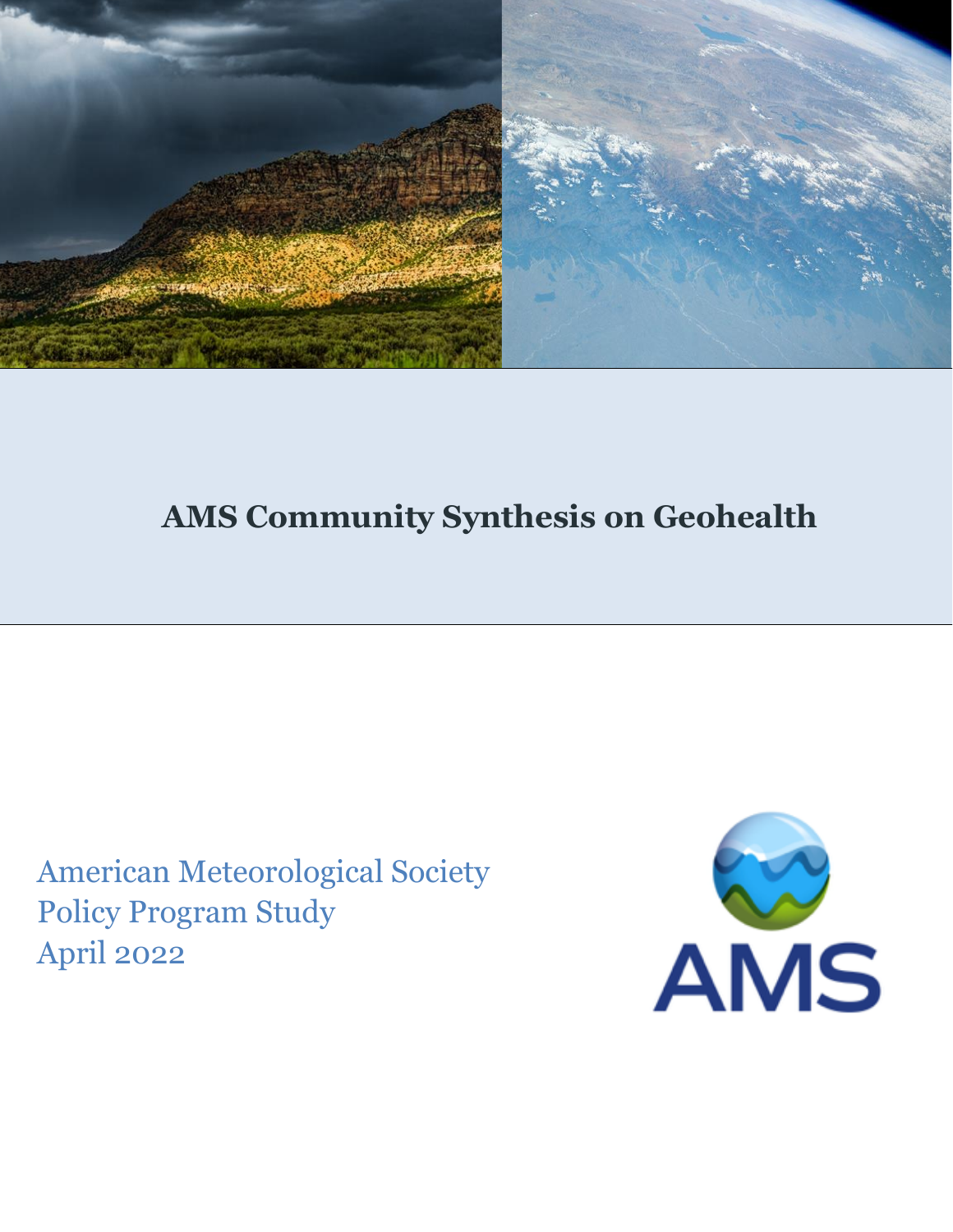## **AMS Community Synthesis on Geohealth**

Keith Seitter, Emma Tipton, Paul Higgins, Lauren White, & Andy Miller



## **American Meteorological Society**

This report should be cited as:

Seitter, K., E. Tipton, P.A.T. Higgins, L. White, and A. Miller, 2022: AMS Community Synthesis on Geohealth. An AMS Policy Program Study. The American Meteorological Society, Washington, D.C.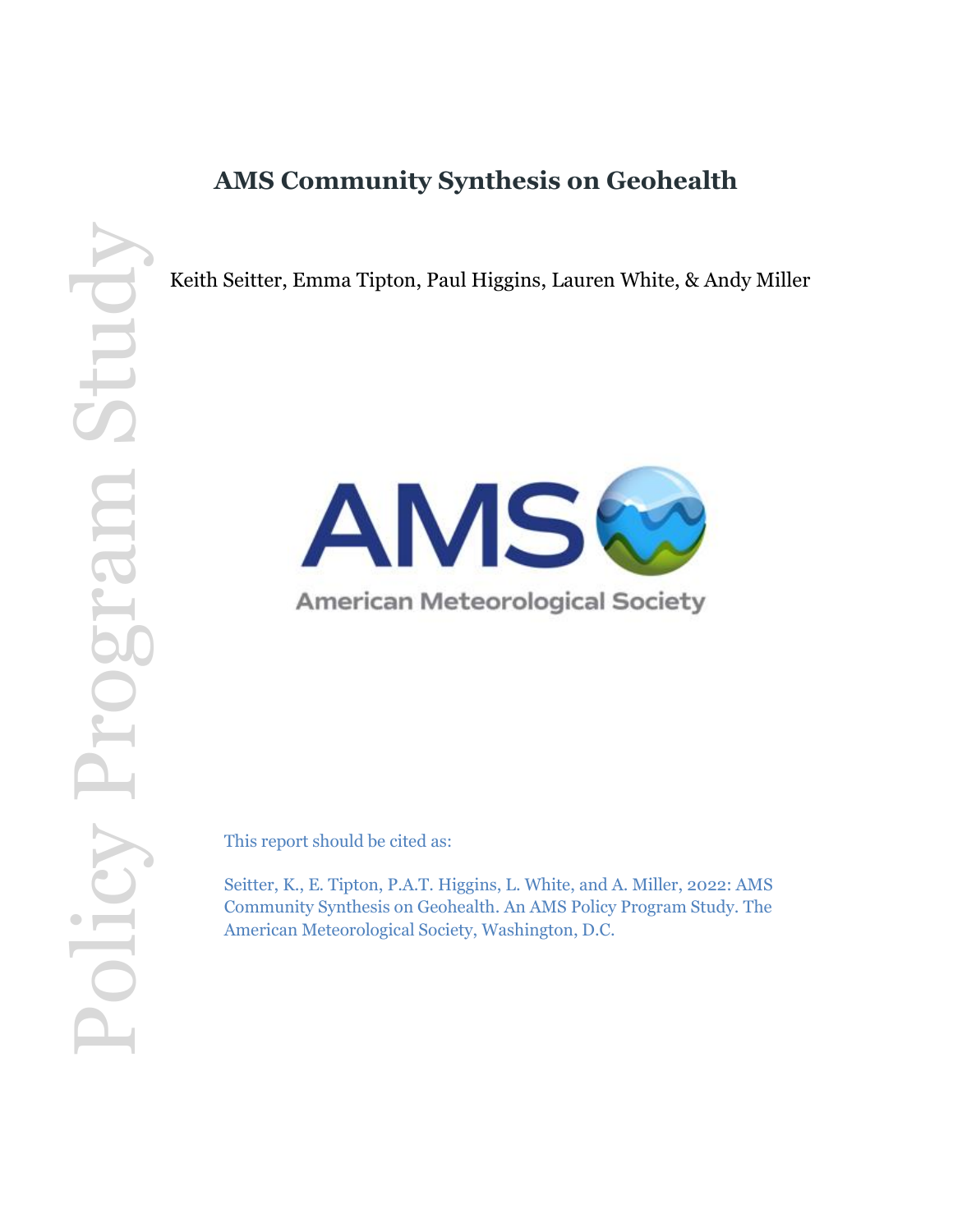The American Meteorological Society's Policy Program is supported in part through a publicprivate partnership that brings together corporate patrons & underwriters, and Federal agencies. Supporting agencies include the National Aeronautics and Space Administration (NASA), the National Oceanic & Atmospheric Administration (NOAA), & the National Science Foundation (NSF). Corporate partners include Ball Corporation, Maxar, and Lockheed Martin.



The findings, opinions, conclusions, and recommendations expressed in this report do not necessarily reflect the views of AMS or its members and supporters.

Copyright 2022, The American Meteorological Society. Permission to reproduce the entire report is hereby granted, provided the source is acknowledged. Partial reproduction requires the permission of AMS, unless such partial reproduction may be considered "fair use" under relevant copyright law.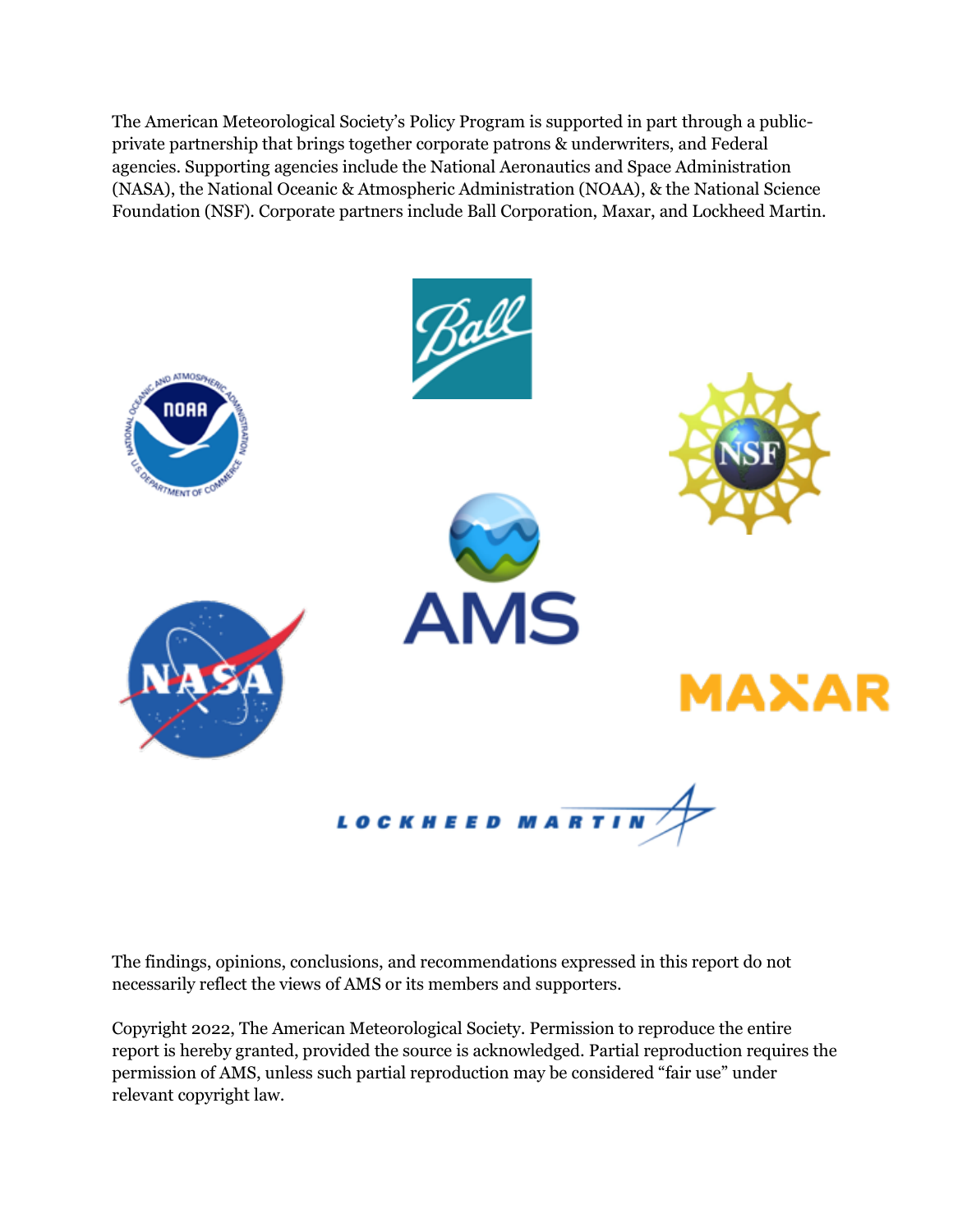The American Meteorological Society (AMS) is a scientific and professional society of roughly 13,000 members from the United States and over 100 foreign countries.

Additional copies of this report and other AMS Policy Program studies can be found online at: <http://www.ametsoc.org/studies>

Acknowledgements:

This report is a compilation of the input of a wide range of individuals from the weather, water, and climate enterprise. The investigators acknowledge with deep gratitude these thoughtful and constructive suggestions for action and hope we have done justice to the contributors in reporting their comments here. A full list of contributors to this study is available in the Appendix. This study was supported, in part, by NSF grant 2221709.

Cover image photos:

"Summer thunderstorm" by Manievannan Shreenivasan, NOAA Weather in Focus Photo Contest 2015

"NASA astronaut Photograph S09-41-2792"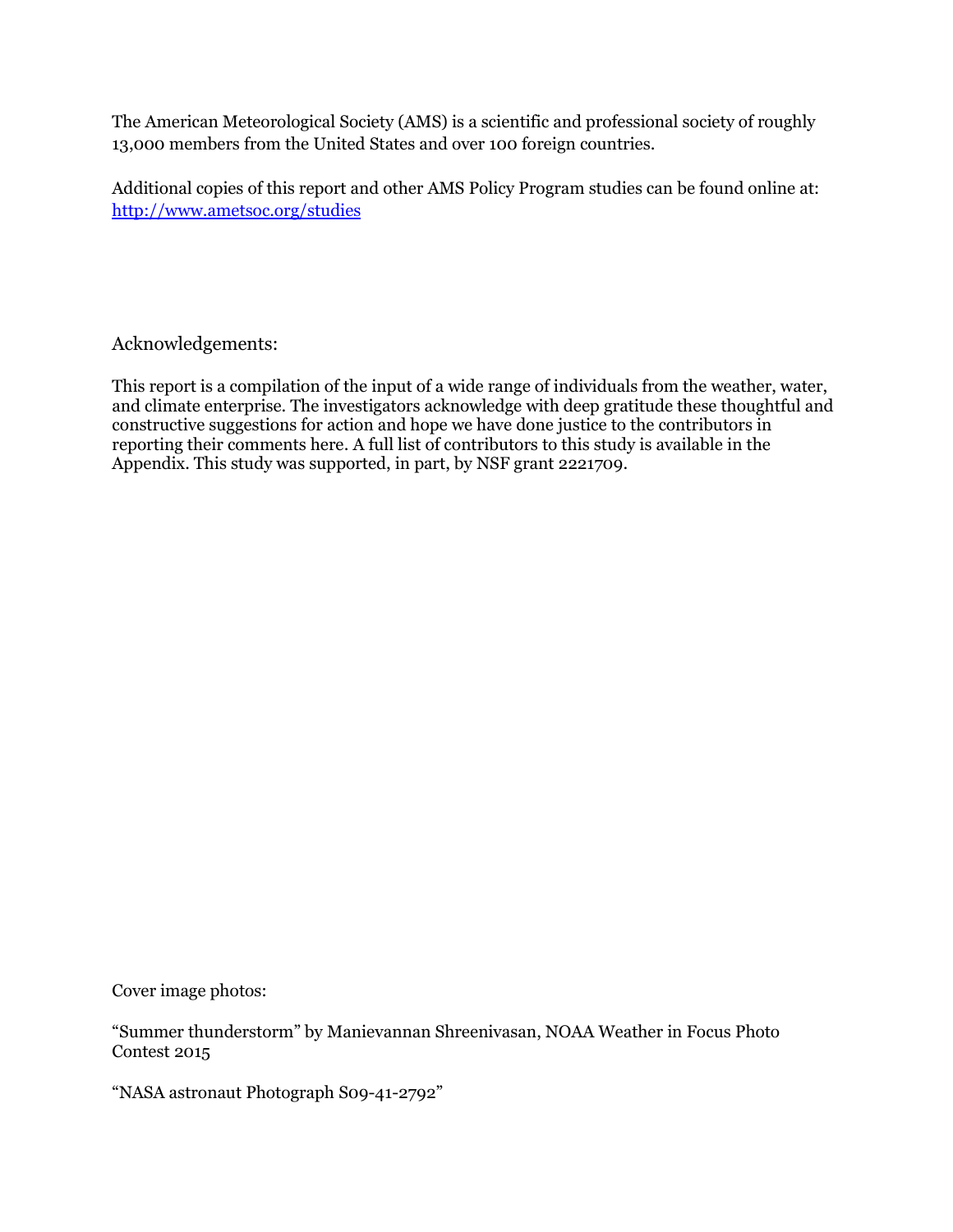# **Table of Contents**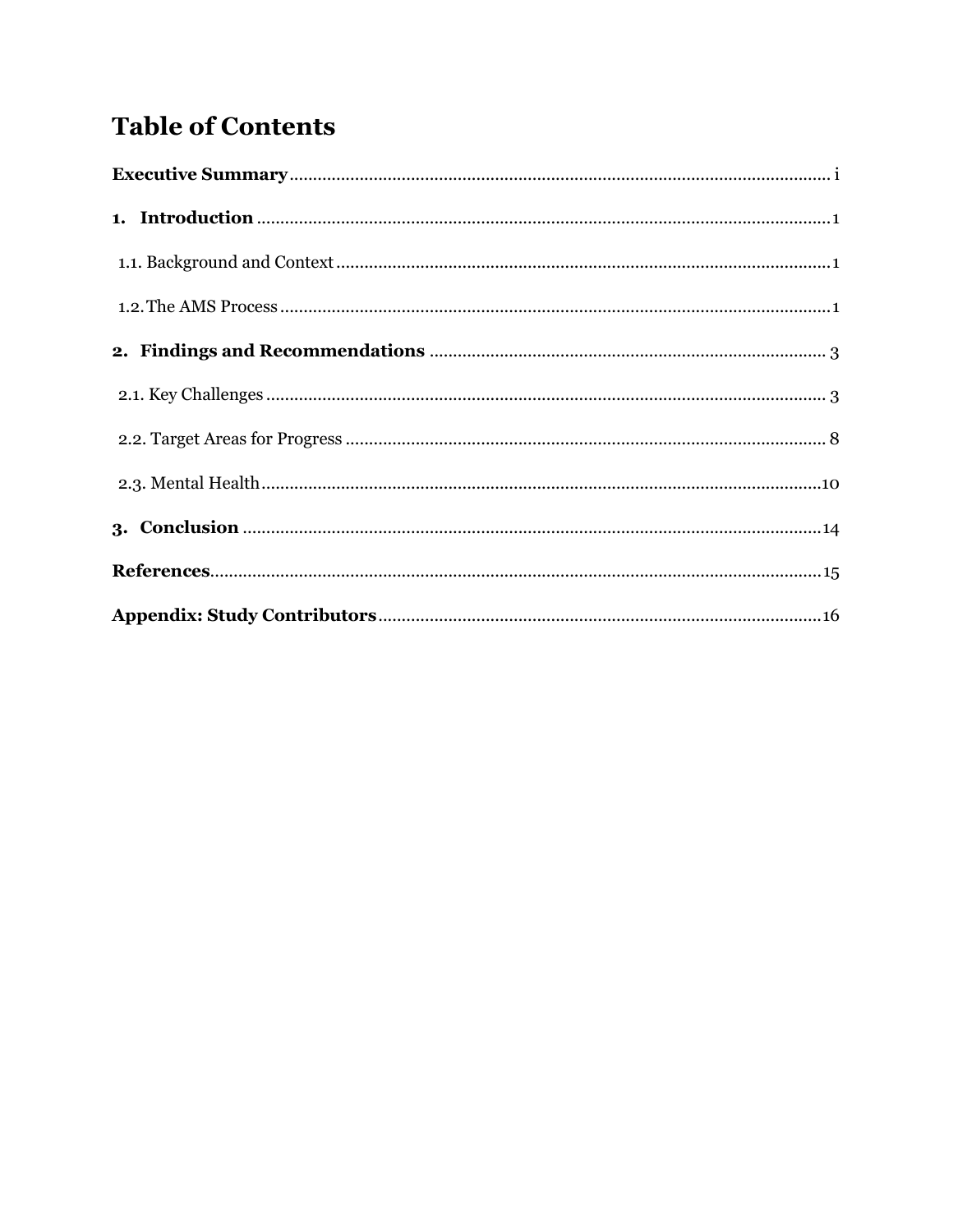## <span id="page-5-0"></span>**Executive Summary**

The Earth system and human health are inextricably linked. In this period of widespread and rapid global change, understanding the challenges and opportunities at the intersection of health, geoscience, and the Earth system (broadly termed "geohealth") has taken on a new level of importance. Scientific discovery and innovation can play a key role in helping humanity understand and respond to environmental, technological, and societal drivers of global changes so as to enable security, prosperity, and positive health outcomes for all.

This American Meteorological Society Policy Program study synthesizes input from the AMS community on the various connections, gaps, and opportunities that currently exist at the geohealth interface. It was carried out in an accelerated time frame in response to a request from the National Science Foundation for rapid community input. Through these community discussions this study identifies: 1) a set of critical throughlines for effective convergence in geohealth research, 2) overarching challenges that currently impede progress, and 3) potential solution areas where significant progress might be made quickly.

### *Throughlines*

- Issues of geohealth are often intricately connected to issues of environmental justice. As such, inclusion, equity, and justice are central to the advancement of and benefit from geohealth science.
- Advances in geohealth science require truly convergent research approaches to provide maximum benefit to society.
- Progress in geohealth requires participation from multiple sectors within disciplines, with important and complementary roles for those in the academic, government, private, and NGO sectors.
- Issues related to climate change are both hugely important and constitute a relatively small fraction of the overall geohealth landscape. In many instances, climate change will amplify and exacerbate existing issues in geohealth.
- Interoperability of data, research, understanding, and applications of knowledge is critically important and currently represents multiple challenges that are limiting progress within geohealth.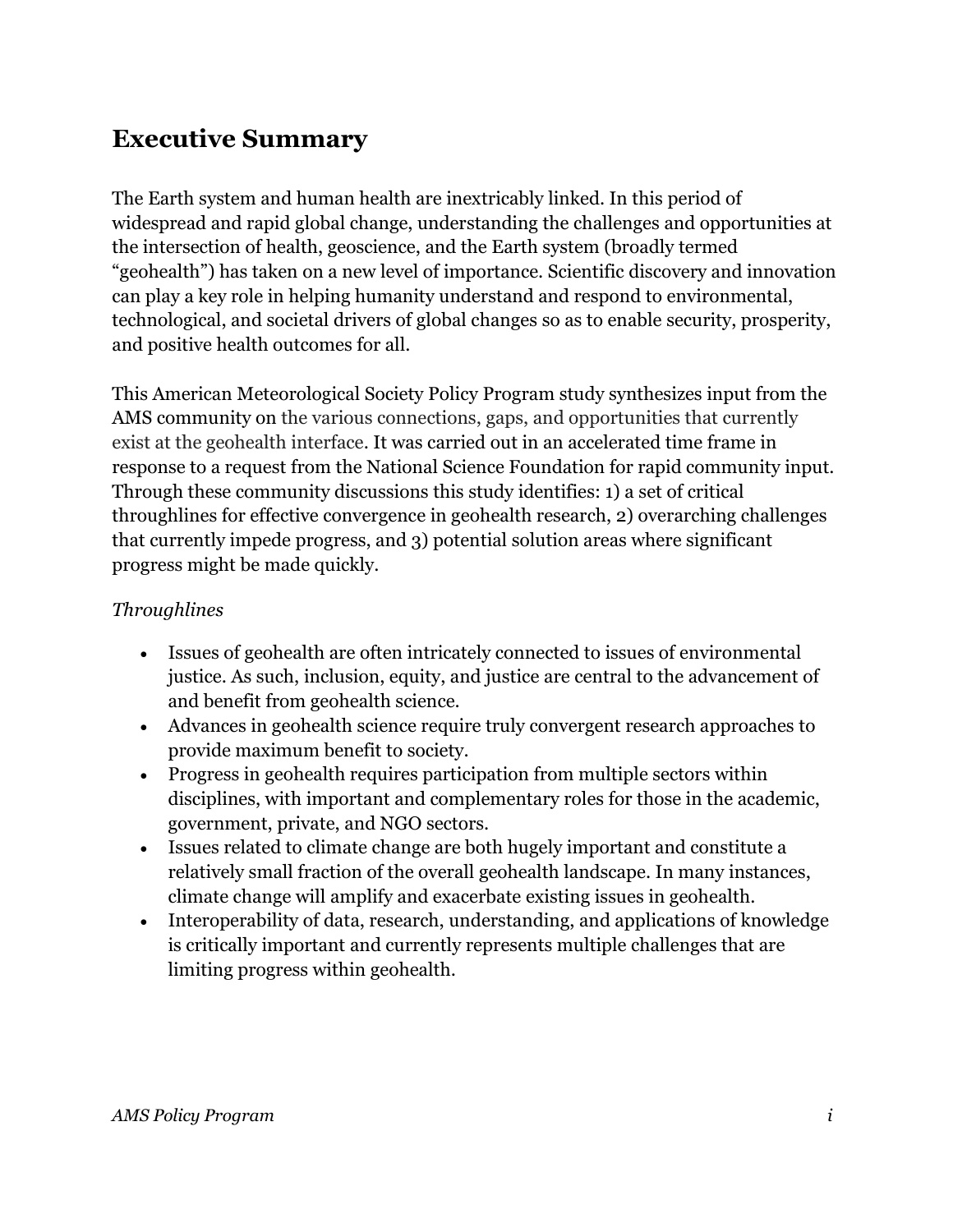### *Challenges to progress*

In gathering input from the geohealth community, several key challenges arose as common themes:

- 1. Funding agencies are not structured to adequately support progress in geohealth science or applications.
- 2. Datasets in both the geosciences and health professions are often incompatible or inadequate to address geohealth research needs.
- 3. The necessary interdisciplinary and transdisciplinary workforce is insufficient.

Each of these challenges is expanded upon in the report and recommendations for addressing components of each, suggested by the experts contributing to this effort, are provided.

### *Areas for rapid progress*

The geohealth professionals contributing to this report covered a wide range of geohealth topics. In addition to identifying overarching challenges that impact most of all areas of the field, the contributors suggested more narrowly focused areas where rapid progress might be possible. The report includes these as examples that might foster productive new avenues for research funding, while recognizing that the rapid nature of this study meant that it could not be exhaustive in its coverage of the field and that a different set of contributors might have provided a much different set of examples.

### *Spotlight on mental health*

From the call for community input and subsequent follow-up, there was an emerging recognition that the connection between the geosciences and mental health is frequently omitted from discussions of geohealth. A special effort was made to provide a spotlight on this facet of geohealth, which shares components of the throughlines and challenges with the broader geohealth community, but has its own special considerations that lead to some additional recommendations specific to the intersection of geosciences and mental health.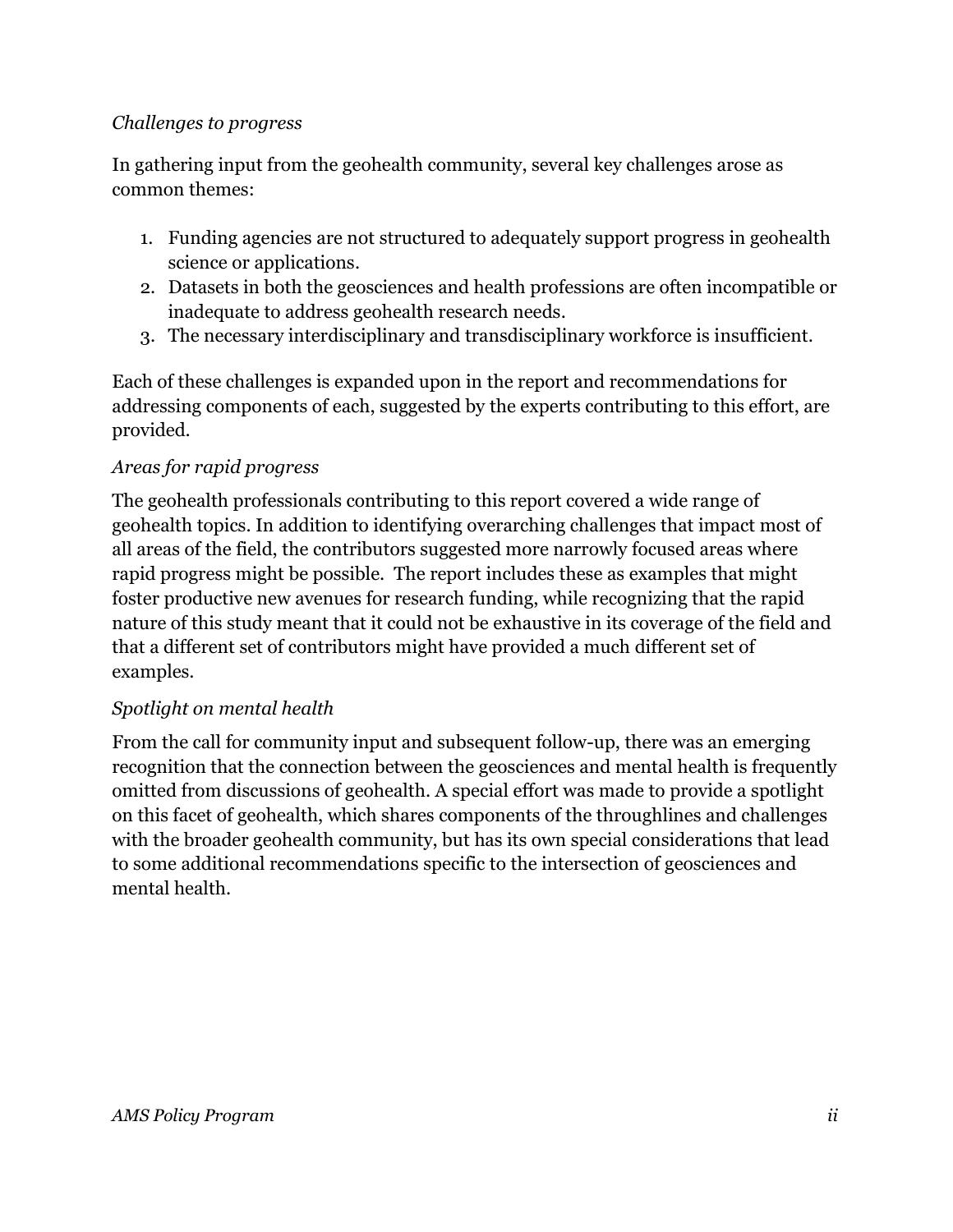## <span id="page-7-0"></span>**1. Introduction**

### <span id="page-7-1"></span>1.1. Background and Context

The Earth system and human health are inextricably linked. Understanding and accounting for this linkage is even more critical now as the scale of human activities have grown to be large relative to the planet and the life-support services the Earth system provides. In this period of widespread and rapid global change, scientific discovery and innovation has a key role in helping humanity respond to these changes so as to enable security, prosperity, and positive health outcomes for all.

This project solicited and synthesized input from the AMS community on opportunities and challenges at the interface of health, geoscience, and the Earth system (broadly termed "geohealth"). We particularly focused on developing new ideas from the community on convergent, transformative, and applications-oriented (i.e., use-inspired) geohealth research that might be implemented immediately and show progress quickly (e.g., in a 2–3-year time frame), while having positive impacts on both scientific advancement and societal applications of science over a much longer period. This AMS Policy Program study was made possible by a grant from the National Science Foundation (NSF).

### <span id="page-7-2"></span>1.2. The AMS Process

Our goal was to enable and encourage ideas as broadly as possible. The process solicited input from many members of the AMS community and synthesized insights from a wide range of individuals from the weather, water, and climate enterprise. The AMS community already includes some health care professionals and others working at the intersection of health and the environment. Since 2010, the volunteer Board on Environmental Health has organized an annual symposium on environment and health as part of the AMS Annual Meeting. AMS is also an affiliated society with the [Medical](https://medsocietiesforclimatehealth.org/)  [Society Consortium on Climate and Health.](https://medsocietiesforclimatehealth.org/)

AMS Policy Program staff reached out directly to the existing network of scientists and practitioners within the AMS community—including current and past members of the Board on Environmental Health, those who have presented at AMS conferences and published in AMS journals on related topics, and others who have worked in related areas. Through this network, program staff engaged in one-on-one or small group discussions on the issues they see facing research in the intersections of geosciences and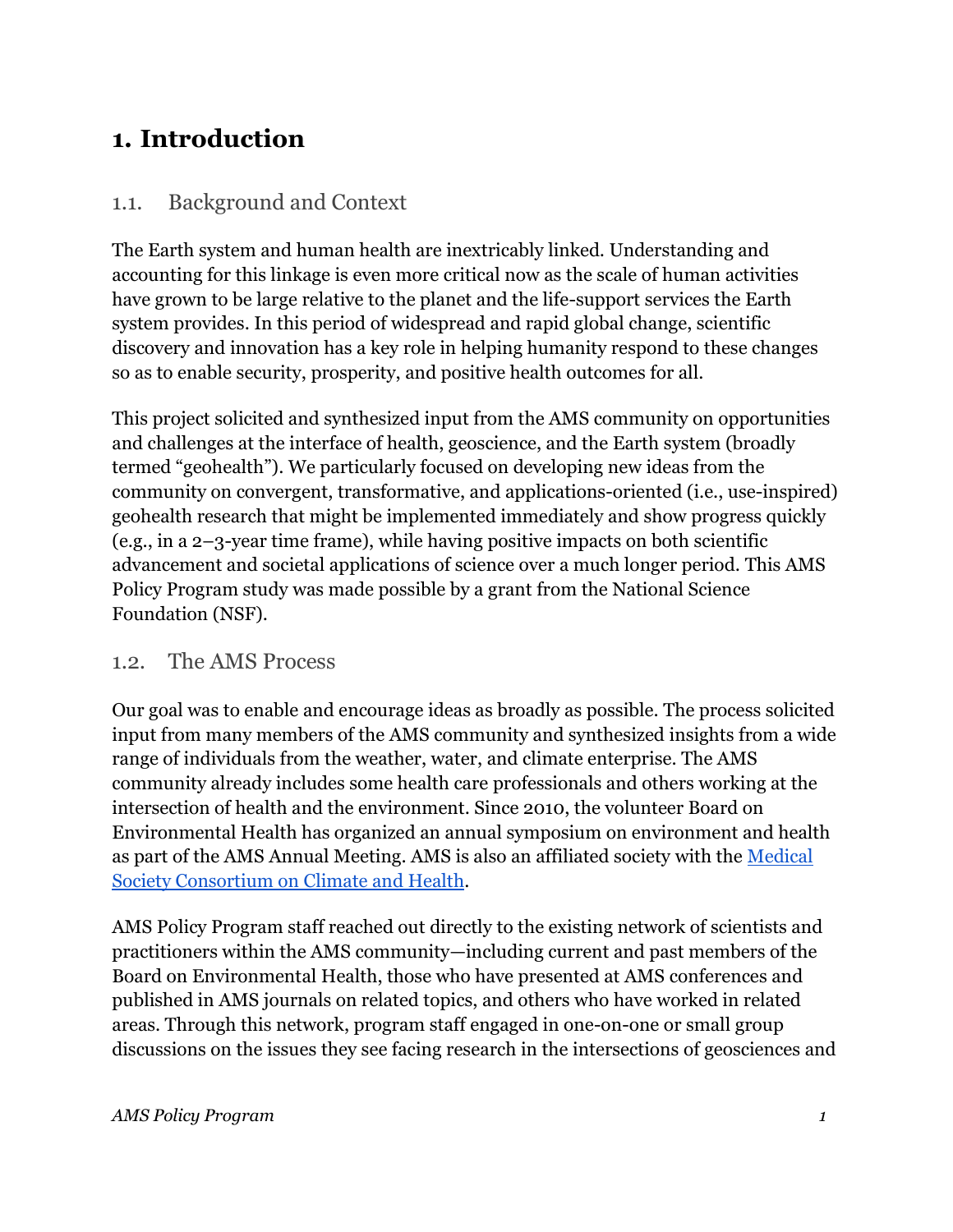health. In each case, program staff asked for the names of other researchers who might provide additional useful input for the study. This resulted in an expanding list of contacts over the brief study period that allowed for a spectrum of input. In addition, AMS created a dedicated web portal to allow written input from individuals and requested and encouraged input from the full membership through a variety of media channels. The project team then synthesized the inputs. Despite the tight time frame for this project, the investigators feel that they were able to organize an adequate number of individual and group sessions, along with written input, to achieve a sufficient diversity of participants and perspectives.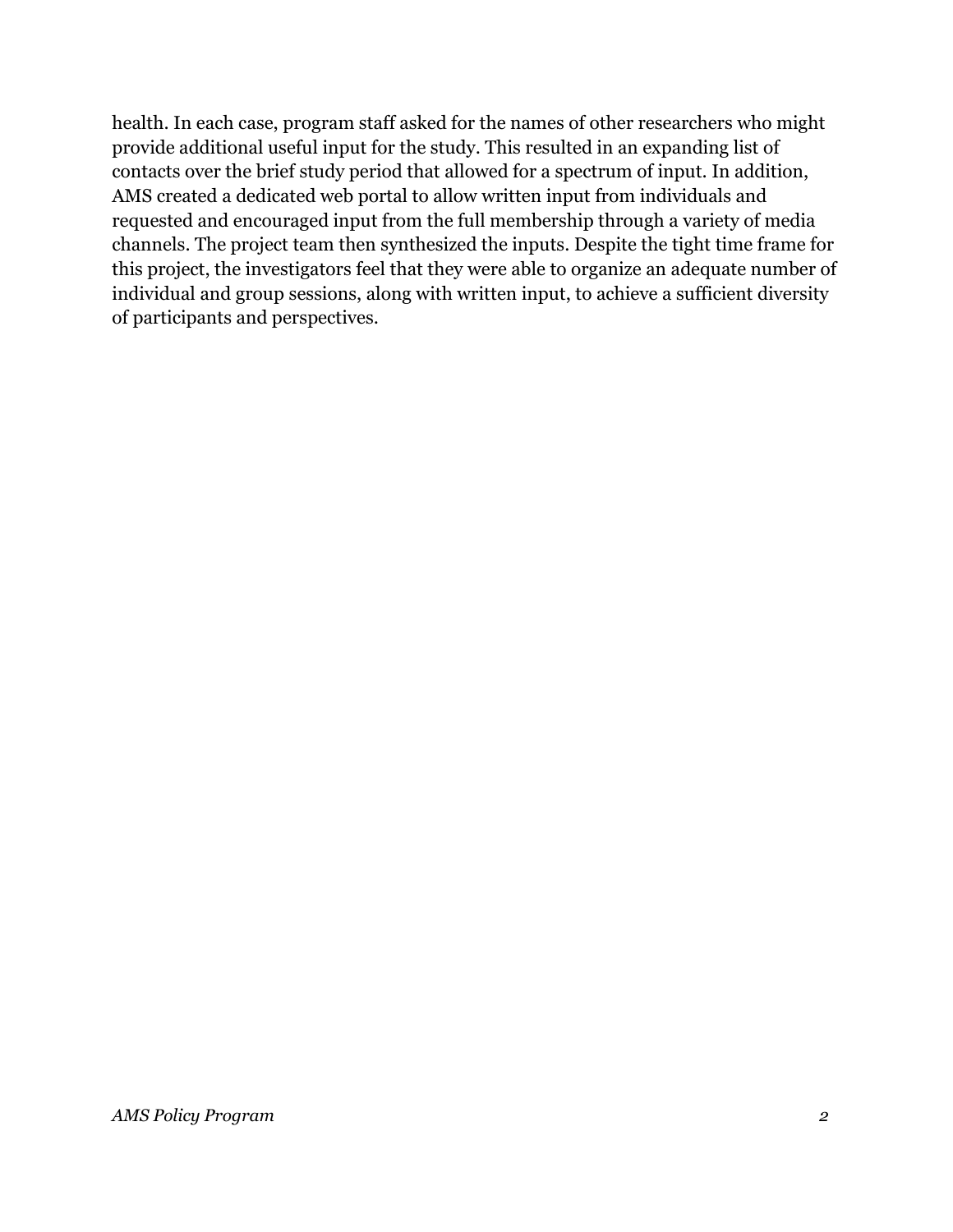## <span id="page-9-0"></span>**2. Findings and Recommendations**

Through conversations with members of the community working at the intersection of geosciences and health, a number of areas of emphasis were identified where critical progress can be made. In particular, three key challenges emerged as common themes in many independent conversations with geohealth researchers and practitioners.

### <span id="page-9-1"></span>2.1. Key Challenges

2.1.1. Funding agencies are not structured to adequately support progress in geohealth science or applications

At present, researchers and other practitioners looking to make progress in geohealth may struggle to navigate the landscape of funding options, particularly at the federal level. NSF and NIH are two agencies commonly looked to for geohealth funding; however, researchers report encountering mismatches between their work and applicable grant opportunities. In particular, research which aims to combine health and geoscience data may not fit neatly into the categories of fundamental or applied research typically used to determine which agency to go through. Researchers can also feel pressure to shed interdisciplinary aspects of planned proposals in order to better fit available grants. For some early career faculty, the NSF CAREER grant has provided a source of funding that could bridge the interdisciplinary divide, but all agreed that this was an inadequate solution to the challenge.

Moreover, current funding structures do not support the effective assembly of interdisciplinary teams. An ideal team for a geohealth project may include geoscientists, epidemiologists, social scientists, and public health officials, each of whose research interests would normally be funded by a different agency. However, investigators may be challenged in putting together a team that fits the needs of their desired interdisciplinary project because funding for large groups can be limited. Additionally, the proposal review process may be difficult for investigators to navigate after leaving their field of expertise.

It was also stressed that calls for proposals that prescribed specific team member disciplines could be problematic. Researchers said that a better approach was to identify the interdisciplinary problem to be addressed, provide mechanisms for funding a diverse interdisciplinary team, and allow the proposal review process to ensure that the proposal brought together the right kinds of expertise to address the proposed research effort.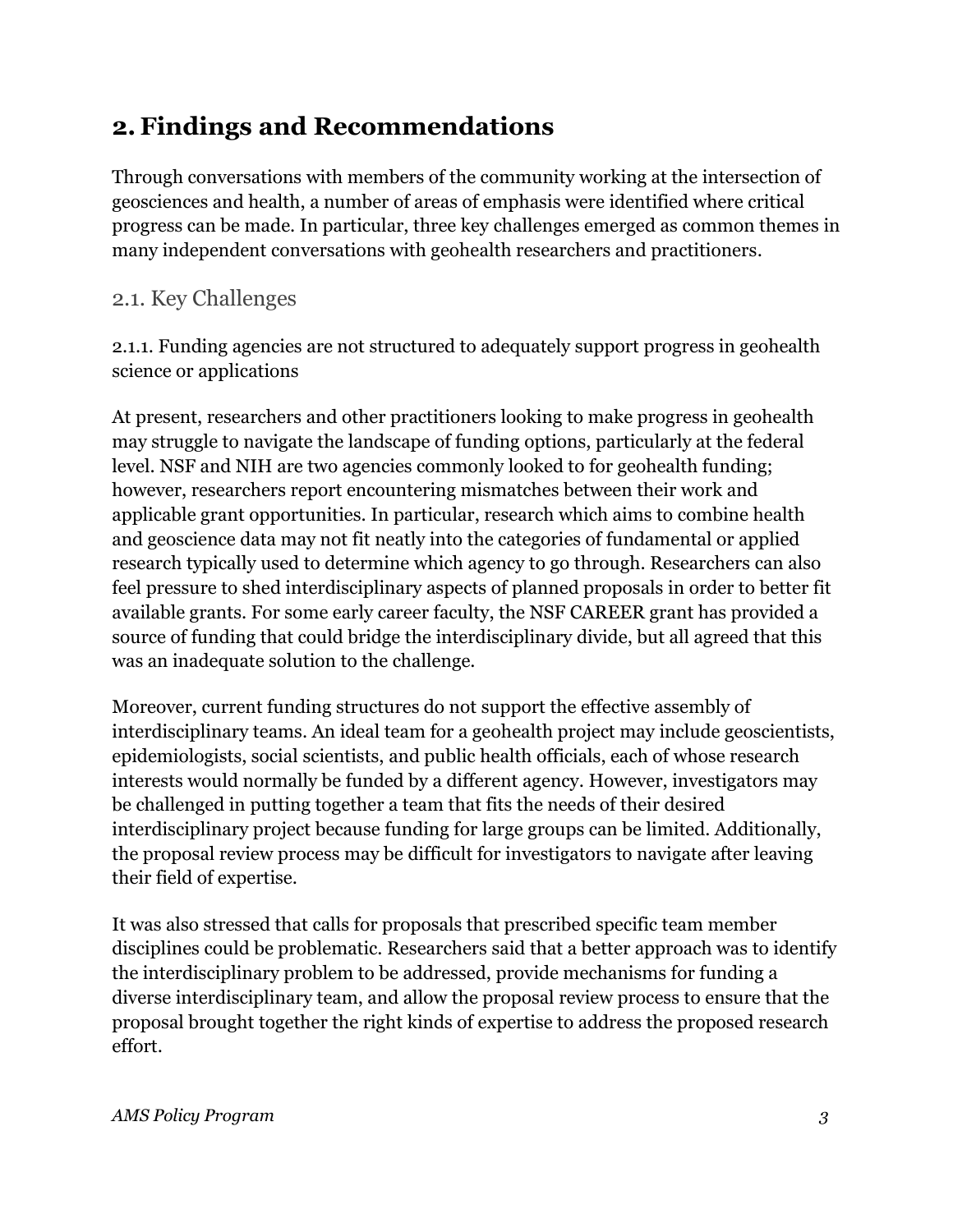### *Recommendations:*

- Create funding mechanisms that bridge the divide between traditional NSF and NIH domains intended to support geohealth research.
- Put out calls for research that are problem-focused and support the assembly of interdisciplinary teams as needed.
- Establish clear guidelines in calls for proposals about what forms of data are acceptable and what is considered fundamental research.

2.1.2. Datasets in both the geosciences and health professions are often incompatible or inadequate to address geohealth research needs

Geohealth encompasses a broad range of disciplines, topics, and jurisdictions. As a result, data collection and use varies widely, often in ways that hamper research convergence. Public health information and systems in particular are highly fragmented across federal, state, and local governments. An additional complication is that health and geoscience datasets differ greatly at spatial or temporal scales. Public health data is typically local in nature, although datasets are necessarily limited in granularity by privacy concerns. Consequently, health data are often aggregated by census tract, ZIP code, or county. Geospatial data, on the other hand, are often collected via satellite programs from agencies such as NASA, NOAA, and USGS, are typically gridded and unlikely to be at the resolution needed for health applications. Ground-level sensors may be used to help fill in some of the gaps in environmental data, although such sensors are sparse in less densely populated areas. However, these limitations in geohealth-relevant datasets may represent an opportunity for the private sector. There are multiple examples of this, with the following being merely representative:

- The [WeatherBug network](https://www.weatherbug.com/) of low-cost weather sensor packages located at homes, businesses, and schools, provides higher resolution surface data than the official weather stations. (The NWS currently ingests into its dataset some fraction of Weatherbug data.)
- The [Purple Air network](https://map.purpleair.com/) provides data from a commercially-run network of home air quality sensors, and can provide high resolution particulate data within neighborhoods.
- Commercial satellites may be able to provide views of outdoor swimming pools throughout neighborhoods at centimeter-scale resolution, with color analysis being able to identify which are well-maintained and which represent stagnant pools likely to breed mosquitoes.

Efforts to use or collate health and geoscience datasets may be unsuccessful due to a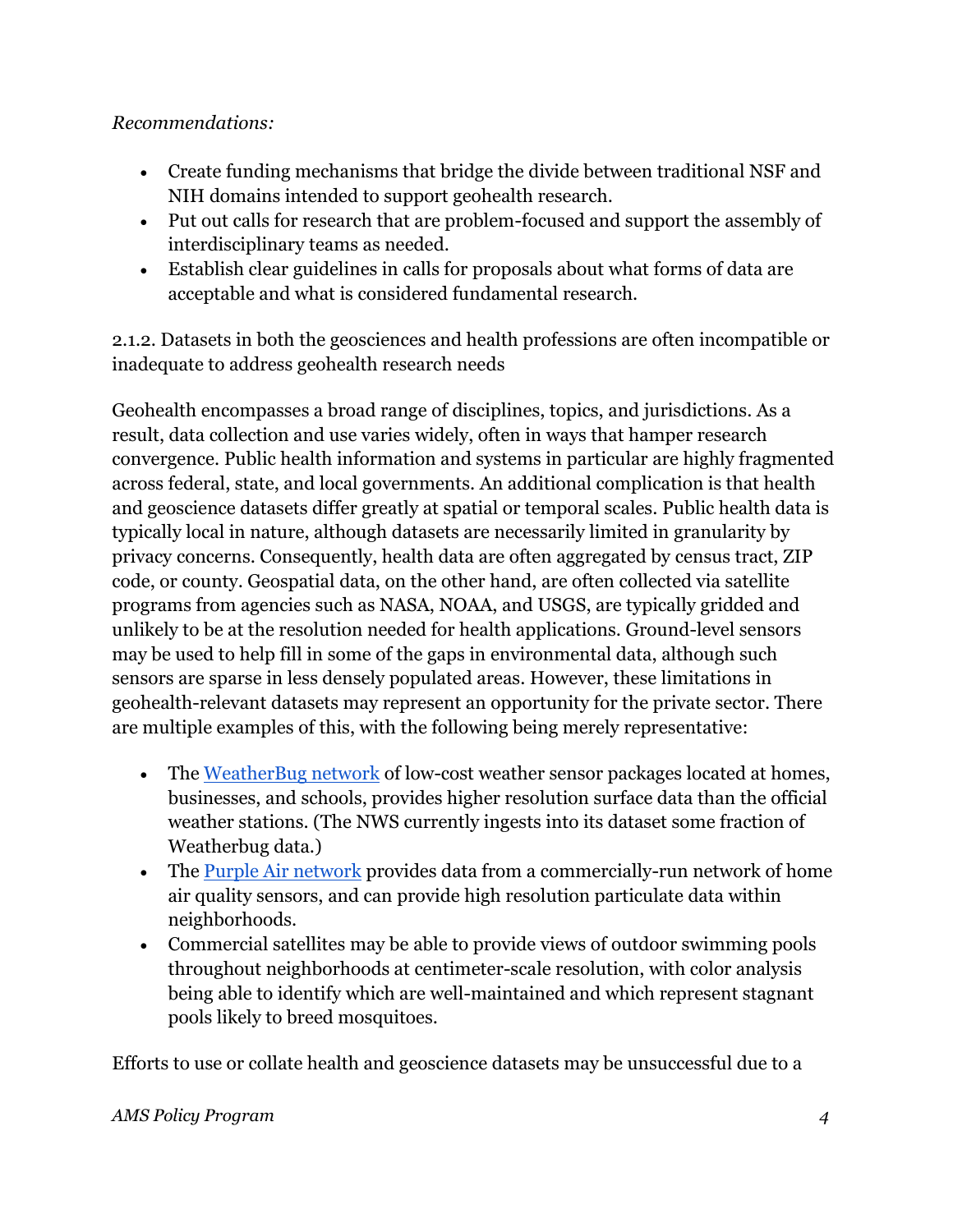number of accessibility issues. Community members noted struggles to locate relevant datasets in a sea of available information. Although datasets may be limited in certain areas, as noted above, as a whole the amount of available data is constantly increasing, resulting in a need for researchers to sort through vast amounts of data in order to determine what information is useful. Converting data into a usable format may require specific technical knowledge, further complicated by the fact that geohealth-relevant datasets utilize various formats and nomenclature that can differ between fields or even individual projects. In general, health data does not conform to rigorous structured formats that support effective merging with geoscience datasets or that allows successful data mining. NIH's Data and Technology Advancement (DATA) Program is one promising approach to expand the data sets available to health researchers.

An additional complication noted by several researchers is that health data may need epidemiological interpretation before data entries can be correlated with weather or other environmental conditions. For example, the variability in coding hospital intake data may mask heat or air-quality stresses that were contributory factors in respiratory illness hospitalizations. Similarly, health researchers may need to have climate data interpreted by climate scientists before the data can be used in some health projections of factors influenced by climate (e.g., vector-borne diseases or pollen) in order to properly incorporate the associated uncertainties of climate forecasts.

Large long-lasting cohort studies are often the best way to establish robust causal relationships between environmental conditions and health effects. However, these studies are expensive and therefore relatively rare. Thus, it will be important to improve methods and technologies that facilitate the collection and exploration of health data that is collected routinely such as through Medicare and Medicaid. These datasets are not designed for research purposes and often require significant bureaucratic and scientific work to be useful in a geohealth context.

Researchers noted that new types of data, including health data from wearables, vehicle sensor data, and data produced by the Internet of Things (IoT), offered opportunities for hyper-local datasets that could be of value in geohealth studies. Health data from wearable sensors, in particular, could have real value since the health information received from the wearable device has the potential to also provide detailed time and location data that can be merged with environmental data. It was noted, however, that such devices are likely to be most available (for now) among wealthier individuals and that can bias the resulting datasets in ways that make them hard to address environmental justice issues. Further, while such community-produced data has the potential to fill in some of the noted data gaps, there is a need to establish standards for their collection and use in order to ensure that they are both reliable and ethical for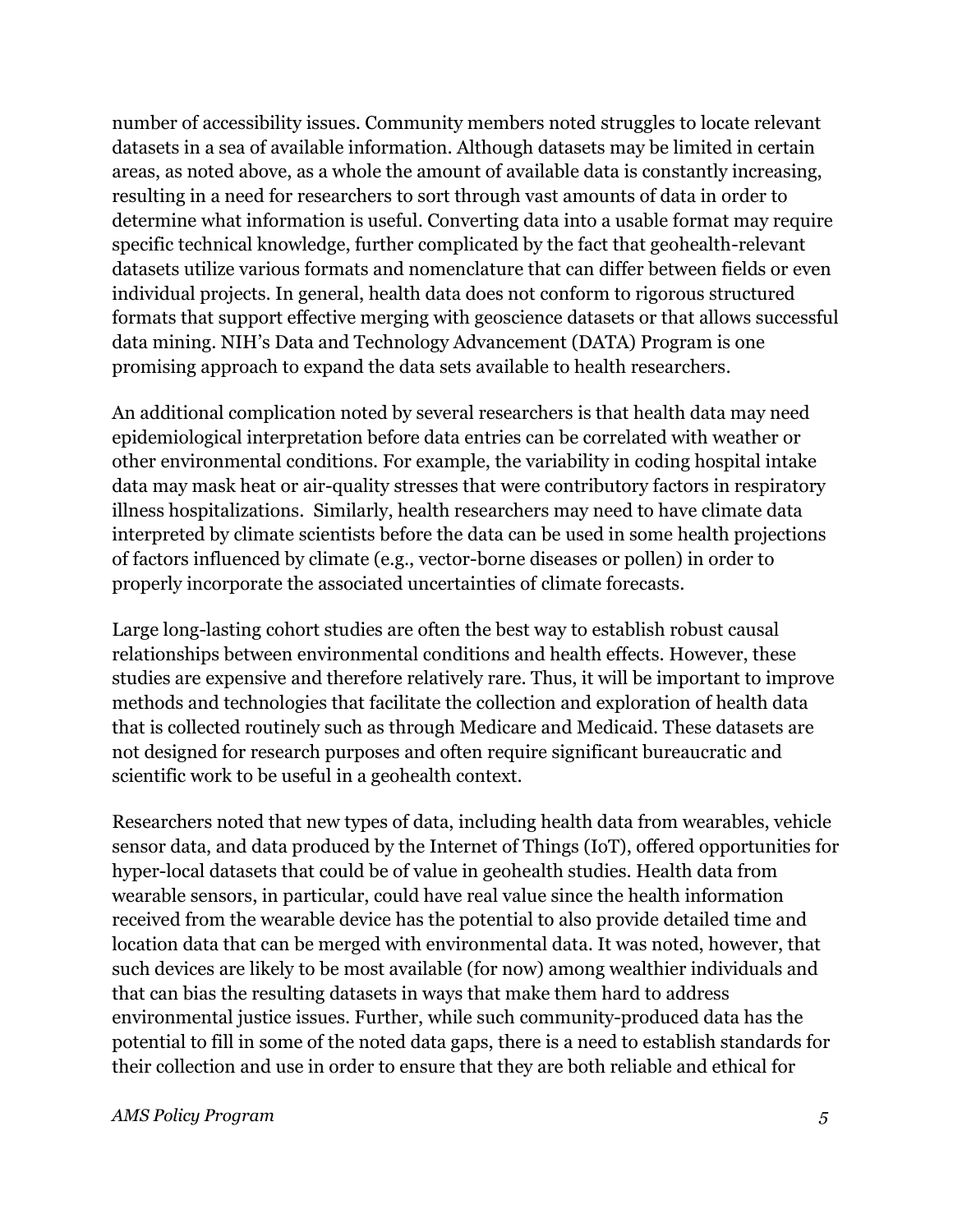### researchers to use.

### *Recommendations:*

- Provide funding support for research on data standards and data translation approaches that allow health data to be used more readily in geohealth studies.
- Provide support for webtools and data toolkits that help translate data into common formats, and for visualization tools supporting the unique nature of geohealth data.
- Provide support for the creation of datasets linking health impacts to reanalysis datasets of weather and climate data, and create a clearinghouse for datasets that can serve as trusted resources.
- Provide training programs for researchers in data management practices: data collection, storage, use of metadata, etc., aligned with appropriate data format standards.
- Provide support for the establishment of new sensors/networks where needed, including opportunities for hyperlocal data through internet of things, with guidelines for data formats that ensure interoperability and that privacy and other issues are adequately addressed.
- Provide support for the development of methodologies to translate and incorporate uncertainty into health projections or predictions for a variety of weather and climate health factors.

### 2.1.3. The necessary interdisciplinary and transdisciplinary workforce is insufficient

A common sentiment held by surveyed community members was that, as a whole, the current workforce is not well-prepared with the interdisciplinary (i.e., integrating multiple disciplines) or transdisciplinary (i.e., holistically fusing disciplines and expertises in ways that extend beyond academic boundaries) skill sets necessary to effectively conduct geohealth research. Researchers told us that this concern is just as relevant for midcareer and senior researchers as it is for graduate students and early career researchers. The traditional pathways of academic preparation often encourage specialization in a single or small number of methodologies, with limited opportunities to gain perspectives from other disciplines unless specifically sought out by the student. Moreover, opportunities and time for training on new topics or methodologies may be limited once an individual is established in their career. As researchers in either health or geoscience try to move into more interdisciplinary *geohealth* areas of research, progress may be impeded by relatively basic skill set mismatches. For example, health researchers employ some statistical techniques that are not commonly used in the geosciences (and vice versa). Workshops or short courses on some of these basic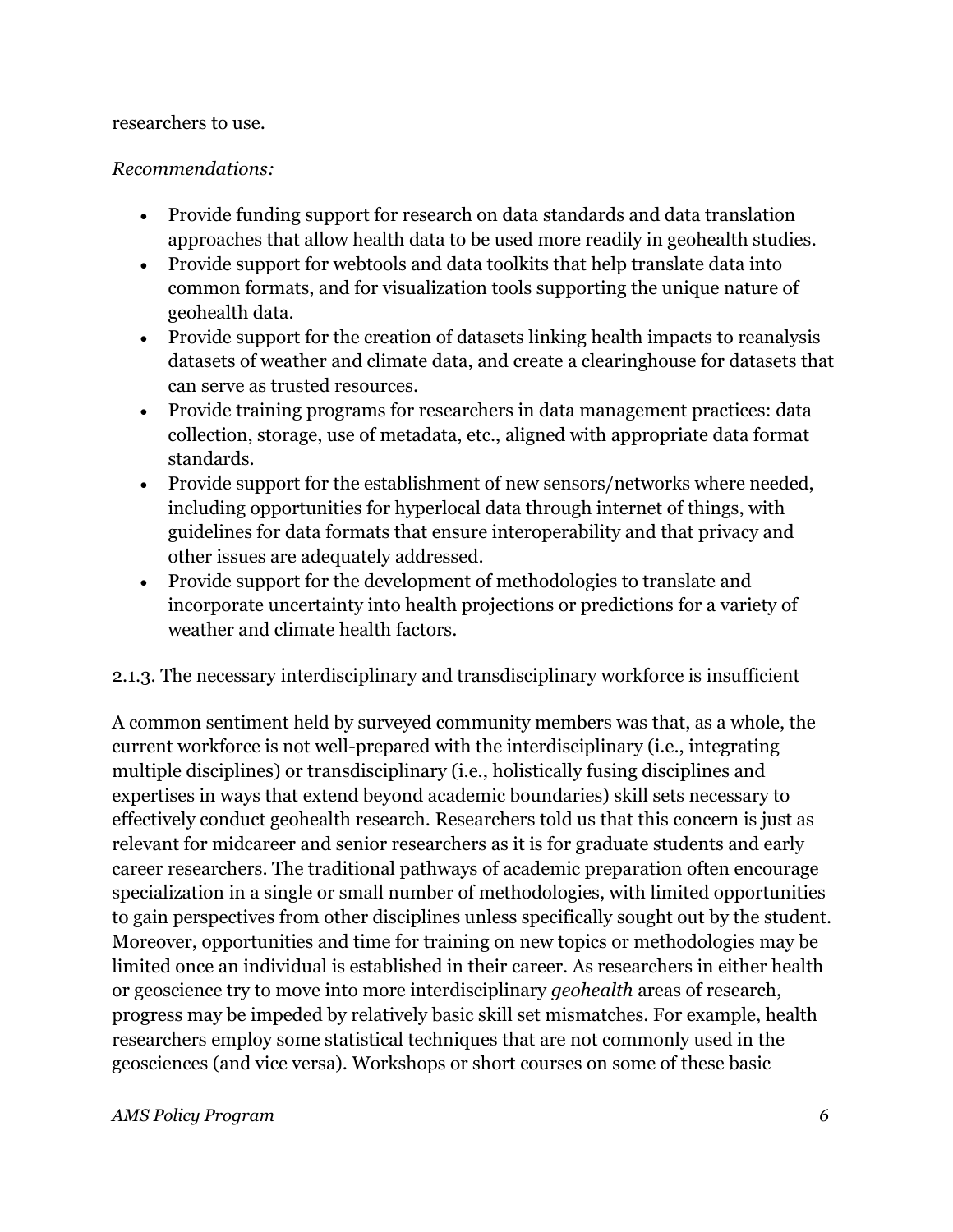techniques could quickly remove these impediments and help support the creation of effective interdisciplinary geohealth teams.

An additional challenge is that current incentives and reward structures in academia do not promote interdisciplinary and transdisciplinary efforts in geohealth. University structures that may readily support interdisciplinary connections between more closely aligned disciplines (such as geoscience and chemistry or engineering) may not yet have the structural elements needed to support connections between a geoscience department and a medical school. And further, the university structure may not adequately value geoscientists working with public health officials.

Achieving a truly transdisciplinary workforce to address geohealth issues will require new curriculum development and the establishment of new programs at universities, as well as expanded opportunities to do interdisciplinary or transdisciplinary work. Creating centers of excellence and cooperative institutes at selected universities to lead the way toward broader curriculum adoption at other universities may provide a path forward. Current efforts in creating interdisciplinary and transdisciplinary programs for research on natural disasters offer examples that might be followed for geohealth.

It is also critical that opportunities to shape and contribute to the field of geohealth expand beyond the traditional norms of academia. Including members of all communities in geohealth research is likely to lead to better outcomes and potentially discover new issues and solutions. This may involve incentivizing collaboration with boundary organizations and promoting co-authorship with community members, as well as making research findings and other products accessible to those who have contributed to the research. Traditionally, geohealth research has often focused on establishing (causal) relationships between environmental conditions and health outcomes without explicitly addressing or testing solutions. As a result, the efficacy of many approaches to improve health outcomes is largely unknown or unproven. Partnerships with local organizations and experts can inform research questions and ensure that results translate to improved quality of life more readily.

### *Recommendations:*

- Provide support for transdisciplinary graduate programs, fellowships, summer training programs, short courses, workshops for current researchers, etc.
- Provide support for meaningful codesign between the groups that are producing and consuming data, including the creation of pathways for community engagement and participation that extend beyond the traditional norms for research and publication.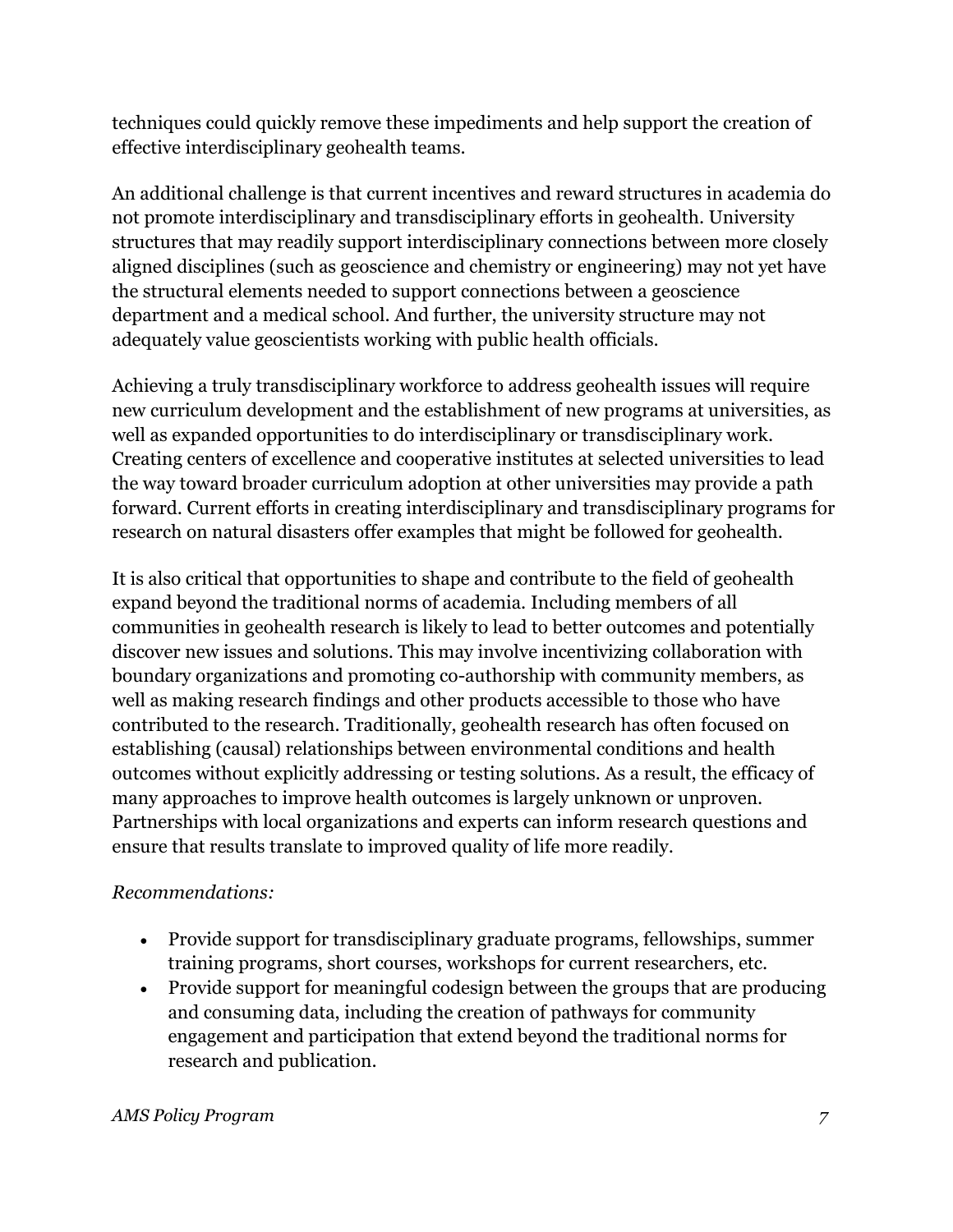• Take lessons from other interdisciplinary geosciences successes and fund institutes like the CONVERGE facility at University of Colorado, but focused on geohealth instead of natural disasters.

### <span id="page-14-0"></span>2.2. Target Areas for Progress

The prior sections outline a number of opportunities to address structural challenges to progress in convergent research and applications in geohealth. Additionally, as part of the conversations with professionals working in the geohealth arena, several topics were raised as ones where significant progress could be made if the geosciences pushed into new areas or pushed to scale up or coordinate existing efforts, especially once those overarching challenges are addressed. These topics include:

### 2.2.1. Air quality

Issues relating to air quality represent a powerful area of convergence within geohealth, as air moves regardless of political boundaries and therefore affects the health of all people. However, better coupling of pollution models to health data may aid in furthering understanding of which communities are at most risk and in what ways. Researchers stressed that understanding the interactions between and health impacts of various air pollutants is all the more critical as the climate changes, as the harmful impact of air pollutants are likely to compound as environmental events such as heatwaves or wildfires become more common or severe. Improved understanding of the linkages between climate change and respiratory conditions such as asthma are also important because previous studies may have controlled for elements such as temperature and consequently created an incomplete picture of risk factors.

While anthropogenic aerosols receive a lot of focus, there is also a need to better understand the impact of "natural" aerosols such as dust which may have a relatively low daily impact but severe long-term effects. Attributing aerosol concentrations to specific sources remains difficult. Scientists also mentioned that there is no widely accepted methodology to calculate uncertainties related to air quality. This can be caused by the different standards in different fields or the difficult problem of combining uncertainties that were derived from different data sets or research approaches.

It is well-documented that certain communities, such as low-income and Black communities, face increased exposure to air pollution. Additional research and investment in air quality therefore not only have the potential to improve health outcomes for millions but to address legacies of environmental injustices.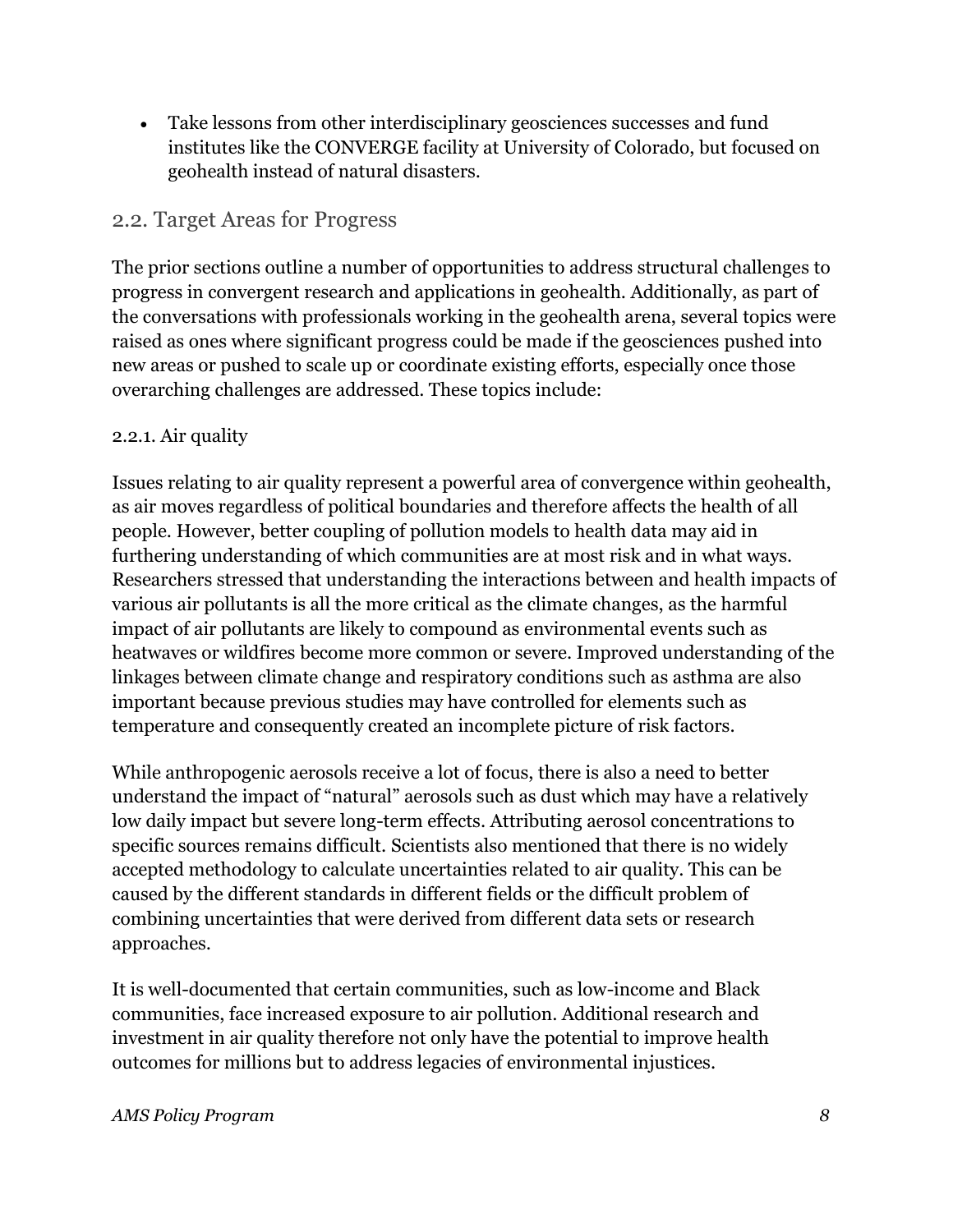### 2.2.2. Heat and humidity health impacts (including in athletics and outdoor work)

As the climate changes, understanding and mitigating the health impacts of heatwaves and other instances of extreme heat is critical. Higher temperatures can serve as a compounding factor for a number of other environmental health issues, including air pollution, while also placing stress on the body. The burden of excessive heat is disproportionately felt by certain groups, including those with existing health issues or those who are socially isolated, and is one of several health impacts that need to be viewed through the lense of environmental justice. The heat island effect, where urbanized areas experience higher temperatures than outlying areas, is a notable example of how heat risks are often exacerbated by local disparities, as even within a city certain areas may be hotter than others due to the distribution of urban surfaces and green spaces. While planting trees is a common method used by communities to help mitigate risks from extreme heat, when deployed without appropriate consideration of the surroundings it may have deleterious effects, such as trapping air pollutants at ground level. AI and other tools may aid in developing strategies to plant trees in locations where they can bring the greatest benefit to groups with the greatest risk factors for heat impacts.

Additionally, there has been a lot of research on the impact of weather on athletes, especially in terms of the stresses caused by heat and humidity. Wet bulb globe temperature (WBGT) is a measure of the heat stress in direct sunlight. It takes into account temperature, humidity, wind speed, sun angle, and cloud cover (to assess solar radiation). WBGT differs from the heat index, which takes into consideration temperature and humidity, but is calculated based on shady areas. While WBGT can be useful in gauging the expected stress on athletes (and in fact, anyone who is doing physical activity outdoors), routine forecasts of WBGT are not produced by the National Weather Service. And while routine WBGT forecasts would be useful, research has begun toward more sophisticated indices that would better align with health risks. It was noted that monitoring of body heat by wearable technology would be ideal, but in the absence of that, having a reliable predictive index that can guide planning for acceptable levels of exertion by athletes and workers is needed. There was also input from those in the field who felt that more social science research is needed on the decision process of trainers and others charged with protecting the safety of athletes (and other workers), with the potential goal of better guidance for those in the position of making heat and humidity health safety decisions.

### 2.2.3. Predictive warning systems

The operational meteorological community includes a number of health-related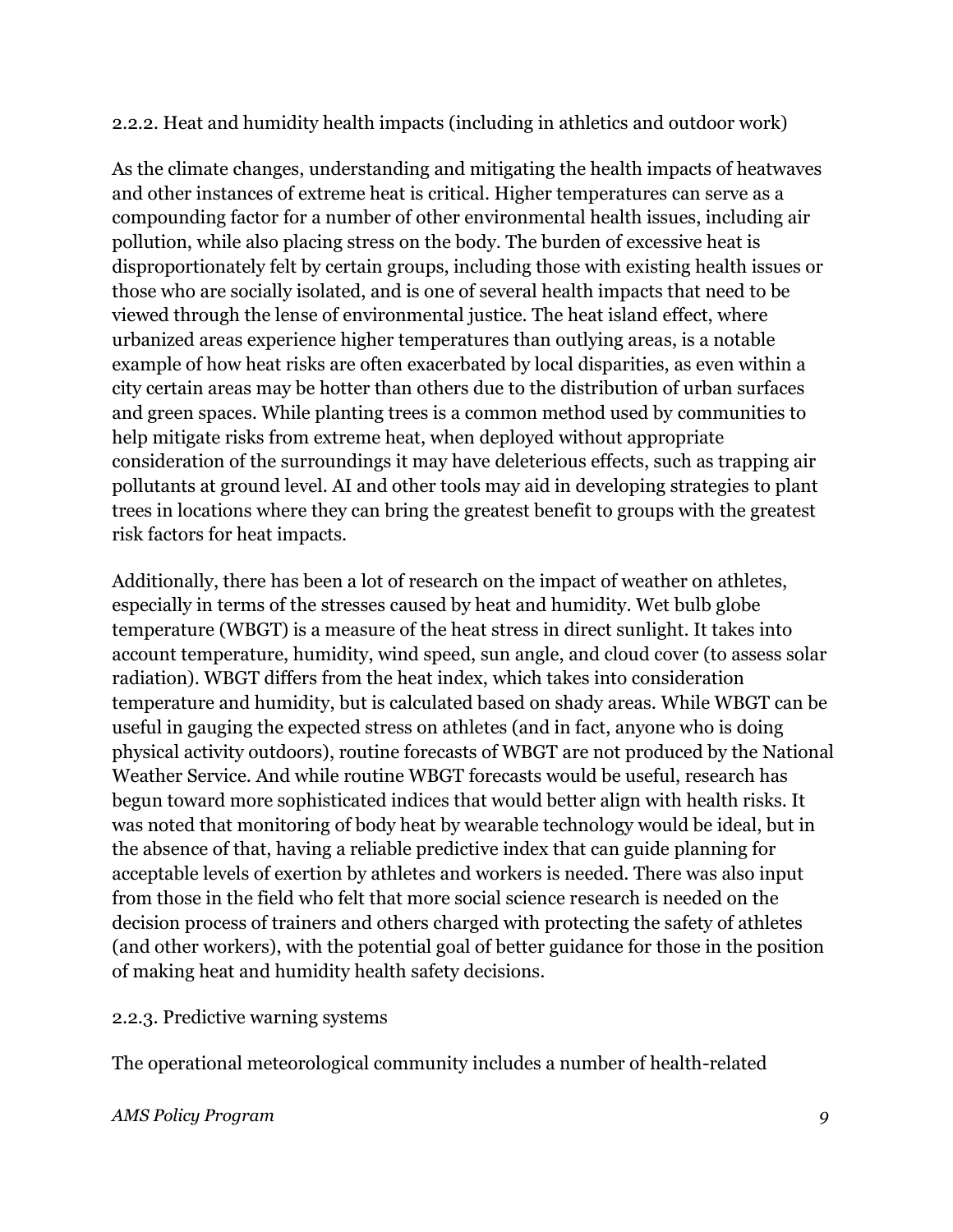predictions as part of their routine forecasts (including dangerous heat or cold events, air-quality issues, etc.). Researchers indicated that verifying those predictions against documented health impacts can be difficult because of the data-relevant challenges outlined in this report. As such, efforts to develop early warning systems for environmental conditions that promote disease, would be of high impact, especially when including the cascading risks associated with compounding extreme events.

Beyond those routine health-related forecasts, there is a need for more research on high-impact events whose probability of occurrence is either low or unknown. As just one example, consider outbreaks of asthma attacks triggered by thunderstorm outflow. Though rare, there are well-documented cases in which thunderstorm outflow winds have spread pollen and allergens through populated areas and triggered outbreaks of asthma attacks that reached epidemic proportions (including fatalities). Understanding the precursor conditions and contributing factors well enough to allow effective prediction of these events has been difficult, and early efforts toward an operational warning system have not been very successful.

### 2.2.4. Attribution and communication of environmental impacts

There is great need for rigorous attribution, characterization of scientific understanding, and effective communication of information to diverse audiences and stakeholders. As such, there is a need for robust studies that examine how environmental changes might affect particular health outcomes, including intersections with various vulnerabilities or risk factors. Rigorous and systematic attribution could also serve to enable efforts to establish the health benefits of climate action, an area in which respondents felt there was little available synthesis.

There are also opportunities to develop new strategies for effectively communicating geohealth risks to decision makers and the general public. This includes the development of effective communicators of accurate information. One option may be to tap into the existing network of broadcast meteorologists, who are often highly recognized and respected figures within their communities.

### <span id="page-16-0"></span>2.3. Mental Health

Beyond the impacts of the Earth system and sciences on physical human health, our mental health and wellbeing is also affected by weather and climate, especially in times of crises. Earth systems can impact mental health indirectly, exemplified by the burden placed on those experiencing displacement due to weather hazards (e.g., hurricanes, tornadoes, blizzards) and climate disruptions (e.g., wildfires, flooding), or those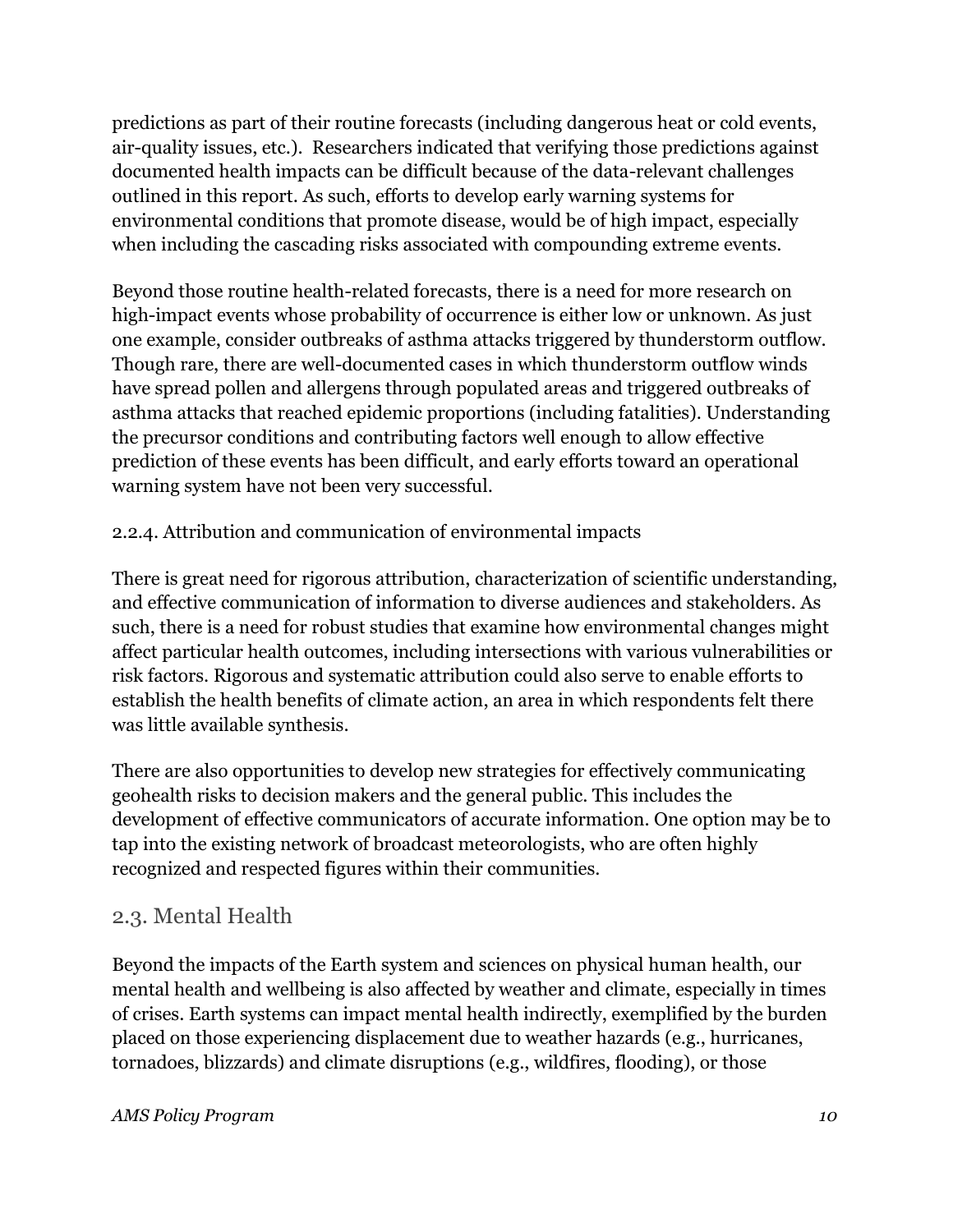experiencing food insecurity as a result of droughts or novel weather patterns. Changes to the earth system and climate can also impact people's mental health directly: the stress and awareness of an existential danger presented by climate change and the lack of agency over solutions can pose a negative impact on mental wellbeing. The mental burden of these experiences and knowledge weigh on both the public at large as well as members of the Weather, Water, Climate (WWC) workforce whose job it is to understand, organize, and communicate weather and climate information daily. This section will explore some of the current concerns and challenges surrounding declining mental health in the face of climate change and weather disasters, as well as overarching principles for progress and actions that can be taken to improve the situation. Fortunately, not all interactions with our earth system prove detrimental and many solutions to declining mental wellbeing involve increasing access to nature and natural areas.

Members of the WWC workforce, specifically meteorologists, report a feeling of helplessness when forecasting and witnessing repeat climate and weather disasters. Specifically, the experience of forecasting continually worsening scenarios (more frequently or more damaging) is detrimental to their mental health when coupled with the feeling and knowledge of not being able to lessen or stop the disasters from occurring. In addition to this, having climate science be publicly denied, deemed unimportant, or mocked on the political stage or in public discourse when the threats and hazards are abundantly clear and continually communicated takes a toll on the mental health of those working in this field.

As mentioned previously, individuals that do not work in the WWC enterprise still experience declining mental health due to the concerns of consequences or ramifications from climate change and dangerous weather events. Terms such as 'climate anxiety', 'climate nihilism', and 'climate doomism' are increasingly included in public discourse surrounding society's feelings about our earth system's health. Continually being informed of record-breaking events attributed to climate change and the ramifications these events have on communities can be overwhelming, especially when acknowledging the fact that these consequences are not equitably dispersed. Populations that have contributed the least to carbon emissions are experiencing the first and worst consequences of a changing climate. As climate change is continually described as an 'existential threat', it is increasingly clear that people, especially youths and young adults, are coping with the reality that their lives will likely be impacted by such hazards in dangerous or dramatic ways. This feeling, coupled with the perception that action against climate change is too little, too late, or solely in the discretion of large companies or the wealthiest 1%, is disheartening. How can we support the mental health of the public when the despair surrounding climate change hinges on the fact that the problem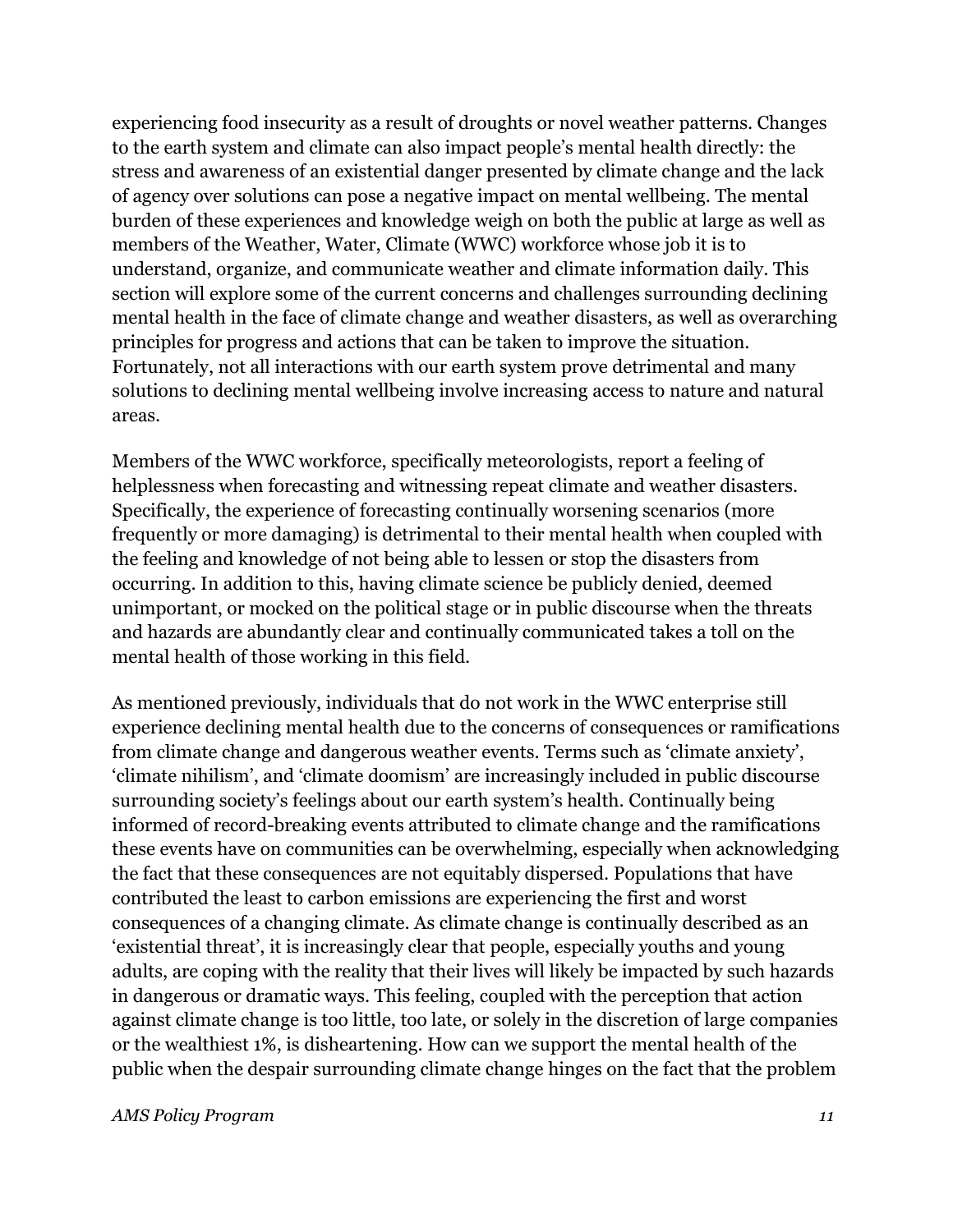### is 1) global, 2) existential, and 3) out of control of the individual?

### *Principles:*

- Community health (both physical and mental) is inextricably linked with Environmental Justice (EJ). Throughout efforts to secure better mental health, concepts and principles of EJ will need to be addressed.
- Access to nature is important to a sense of self and environmental identity—how one views themselves in relation to, or as part of, the natural world. Access to nature provides space to reflect; be independent; feel like one is part of a greater whole: all things that are positive thoughts of one's self.

### *Recommendations:*

- Encourage and support community building through storytelling and sharing of experiences in community or social groups.
	- o For example: Create or join unofficial social media groups centered on mental health, share resources, express that one is not alone in their struggles.
- De-stigmatize mental health issues and concerns by increasing awareness at all scales.
	- o For example: An organization could speak on mental health and wellbeing or provide resources to staff and members; an individual could share their experiences.
- Institutions and organizations should be part of these conversations and solutions. Public and official involvement indicates that mental health and wellbeing is a topic that is taken seriously.
	- o For example: NOAA line offices have hired or are in the process of hiring a behavioral and mental health wellness officer, trained in clinical psychology (NOAA 2021).
- For members of the WWC workforce, employers can provide support.
	- o For example: Provide training on topics such as PTSD, suicide prevention, how to cope with grief/loss, how to help those who are coping with grief/loss. This may be especially helpful for those who work in natural disasters, forecasting, or hazard mitigation; Provide resources to connect with climate-aware therapists.
- Increase access to nature and natural areas.
	- o For example: The increase of trees and exposure to tree canopy in urban areas is correlated with less psychological distress (Astell-Burt & Feng 2019); Similarly, increasing access to and availability of parks is beneficial for mental wellbeing.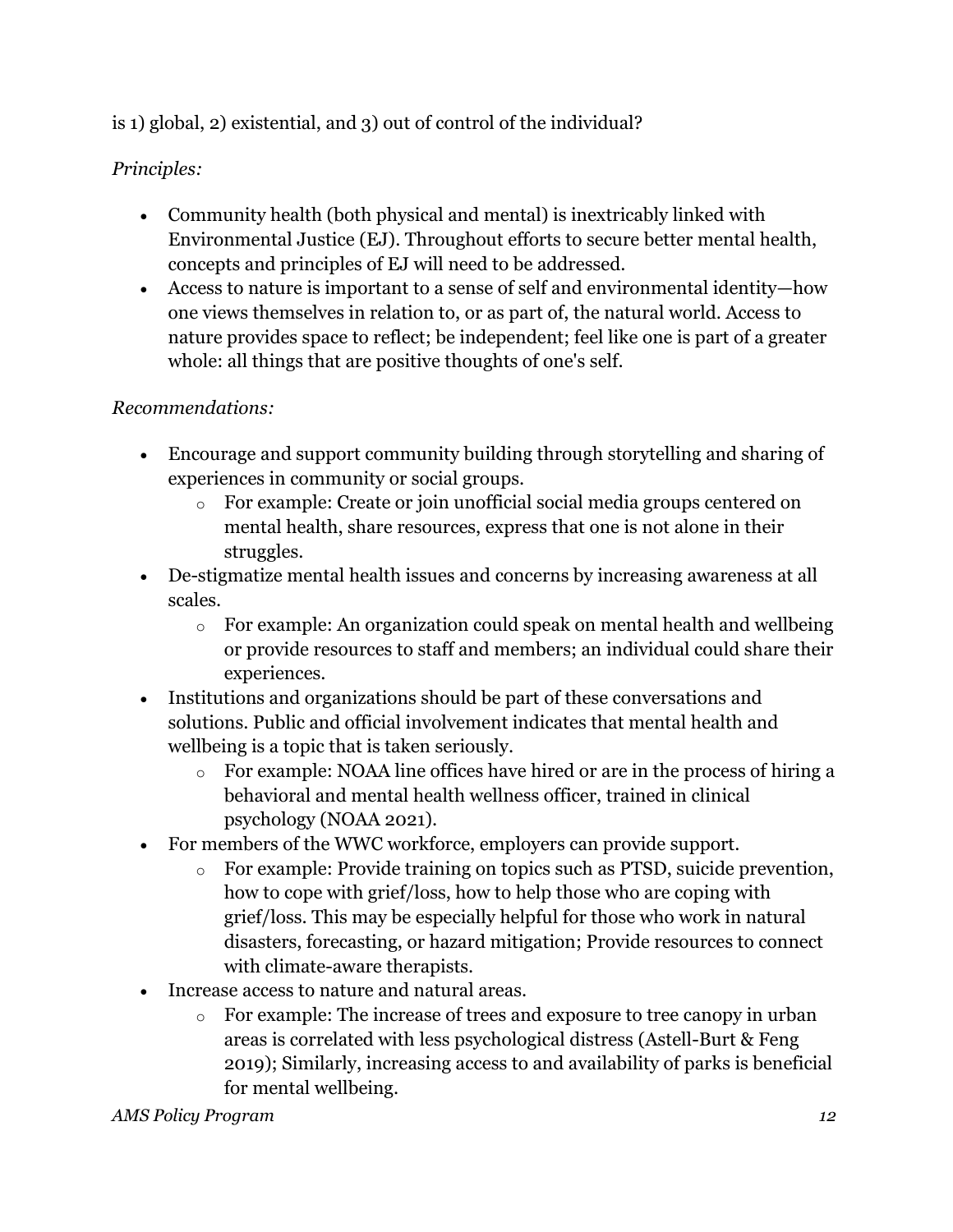- Invest in green infrastructure and green adaptation measures.
	- o For example: Instead of implementing hard shorelines to prevent coastal erosion, employ a living shoreline technique that includes elements such as native plants, oyster reefs, and aquatic vegetation (EPA n.d.). This is beneficial not only for the expansion of natural areas and wellbeing, but also as a long-term climate adaptation solution.
- Support and enable the teaching of environmental sciences in early education.
	- o For example: Environmental and food education, especially from an early age, can help children develop both an environmental identity and the tools and knowledge to create effective change as they grow.
- Support and enable the following areas of study:
	- $\circ$  1) Collection of baseline information and criteria to understand when the stress of climate change impairs mental health and normal function;
	- o 2) Understand anxiety as a motivator or paralyzer: what factors lead to one outcome or the other? Current ideas for determining factors include degrees of a) social support (are fears validated or mocked and politicized as opposed to being seriously considered) and b) sense of efficiency in actions.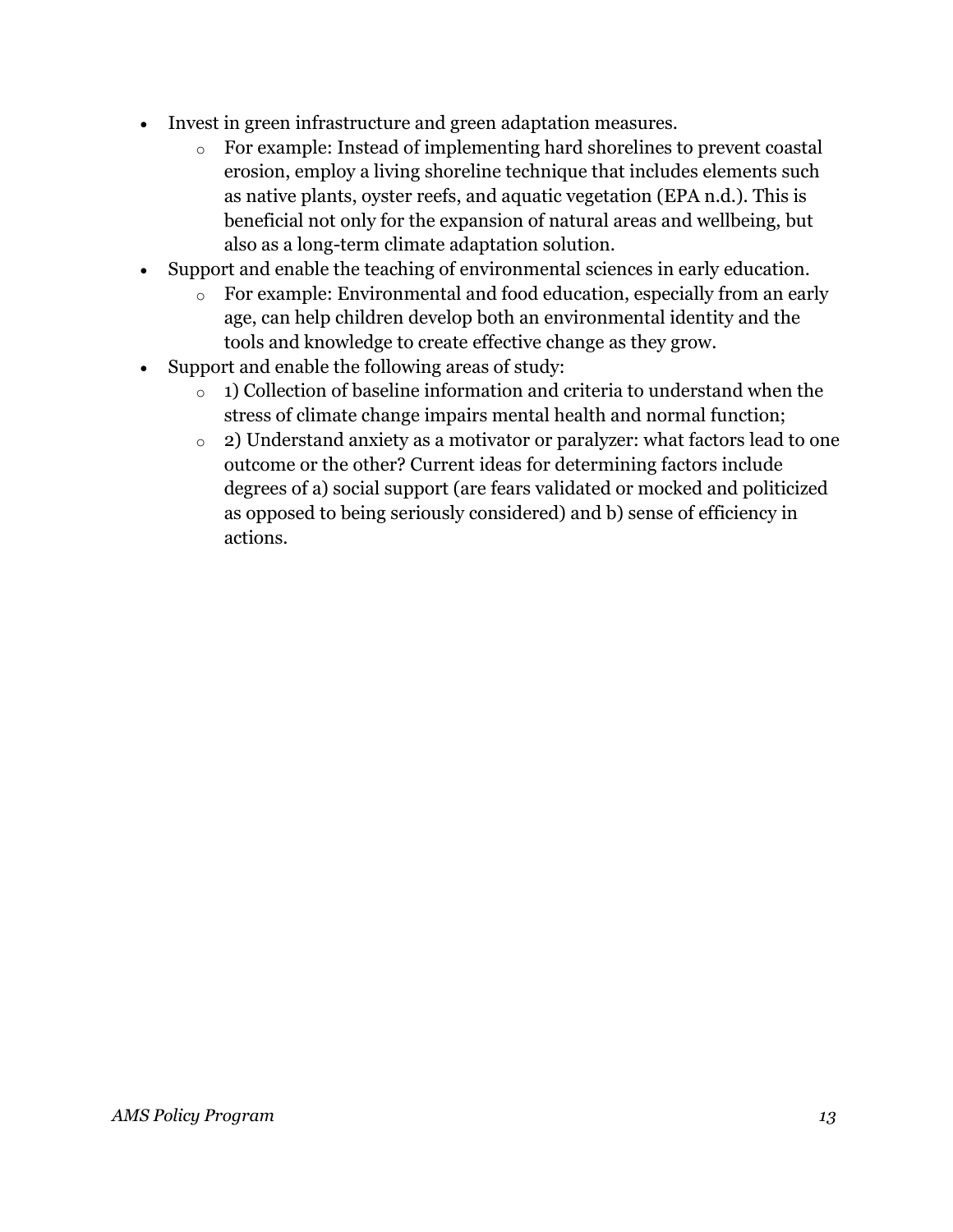## <span id="page-20-0"></span>**3. Conclusion**

The interface of health, geoscience, and the Earth system encompasses numerous pressing challenges, including: global change, environmental variability and degradation, and the disruption of key life-support services. The input received from community members throughout the course of this study also highlights the myriad ways in which geohealth issues are linked to broader societal concerns relating to community engagement, decision making, and research design, among others.

From across this range of perspectives, certain critical throughlines emerged:

- Issues of geohealth are often intricately connected to issues of environmental justice. As such, inclusion, equity, and justice are central to the advancement of and benefit from geohealth science.
- Advances in geohealth science require truly convergent research approaches to provide maximum benefit to society.
- Progress in geohealth requires participation from multiple sectors within disciplines, with important and complementary roles for those in the academic, government, private, and NGO sectors.
- Issues related to climate change are both hugely important and constitute a relatively small fraction of the overall geohealth landscape. In many instances, climate change will amplify and exacerbate existing issues in geohealth.
- Interoperability of data, research, understanding, and applications of knowledge is critically important and currently represents multiple challenges that are limiting progress within geohealth.

The breadth of subject areas within the field of geohealth result in a variety of highimpact opportunities. These solution areas include issues of air quality, heat, and humidity, as well as predictive warning systems and the attribution and communication of environmental impacts. Efforts to understand and mitigate the mental health impacts of repeat weather and climate crises are also considered to be of utmost importance by the community. Enabling the effective pursuit of these opportunities will require a shift in the way that interdisciplinary and transdisciplinary research is carried out, including establishing dedicated mechanisms for funding and community partnership, as well as training in relevant skill sets.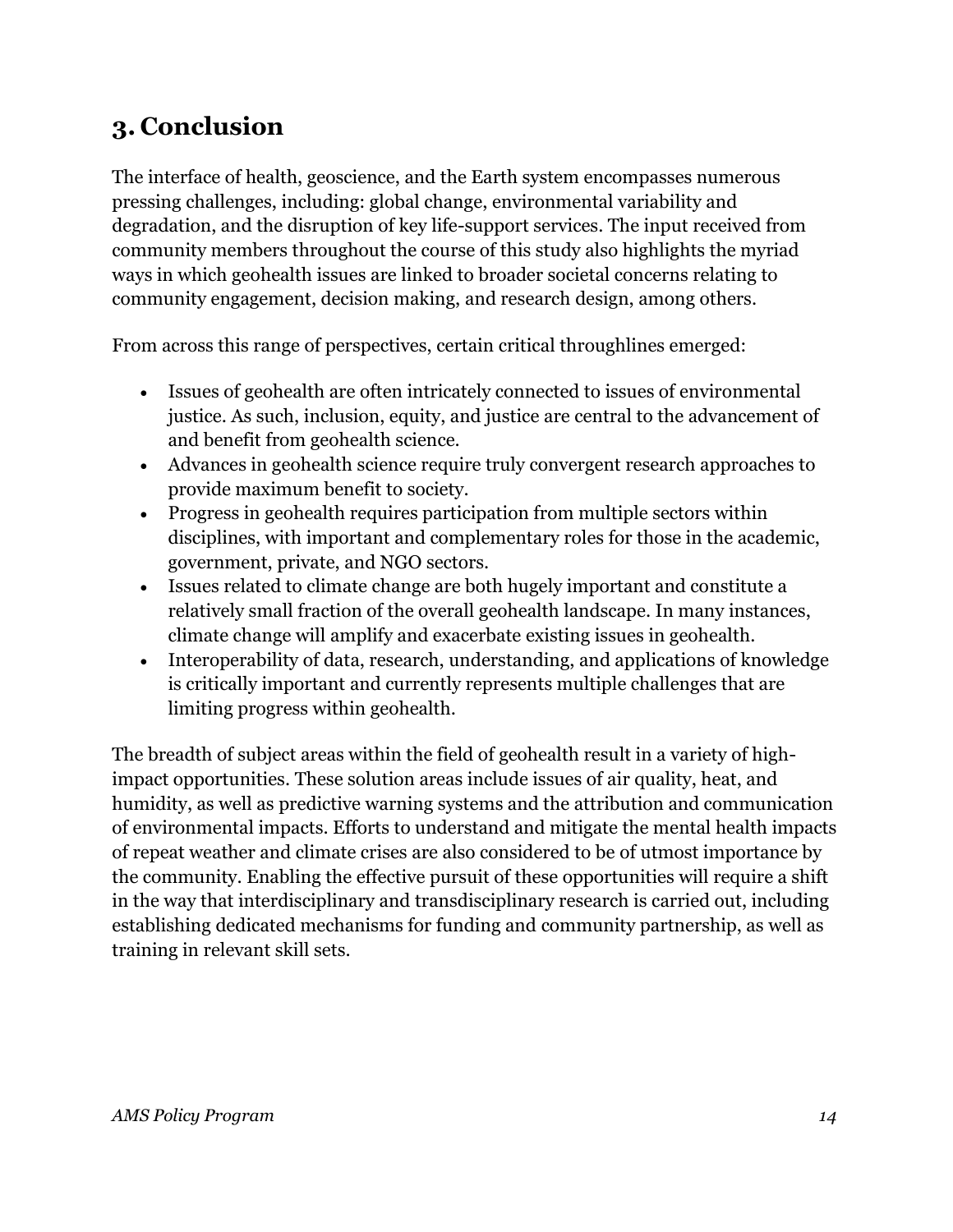## <span id="page-21-0"></span>**References**

Astell-Burt, T. and X. Feng, 2019: Association of urban green space with mental health and general health among adults in Australia. *JAMA Netw Open, 2(7), https://doi.org/10.1001/jamanetworkopen.2019.8209.*

EPA. Coastal resiliency. https://www.epa.gov/green-infrastructure/coastal-resiliency.

NOAA, 2021: Mental health awareness flyer. https://www.corpscpc.noaa.gov/cyberflash/cyberflash2021/mha\_month\_flyer\_cyb20210521.pdf.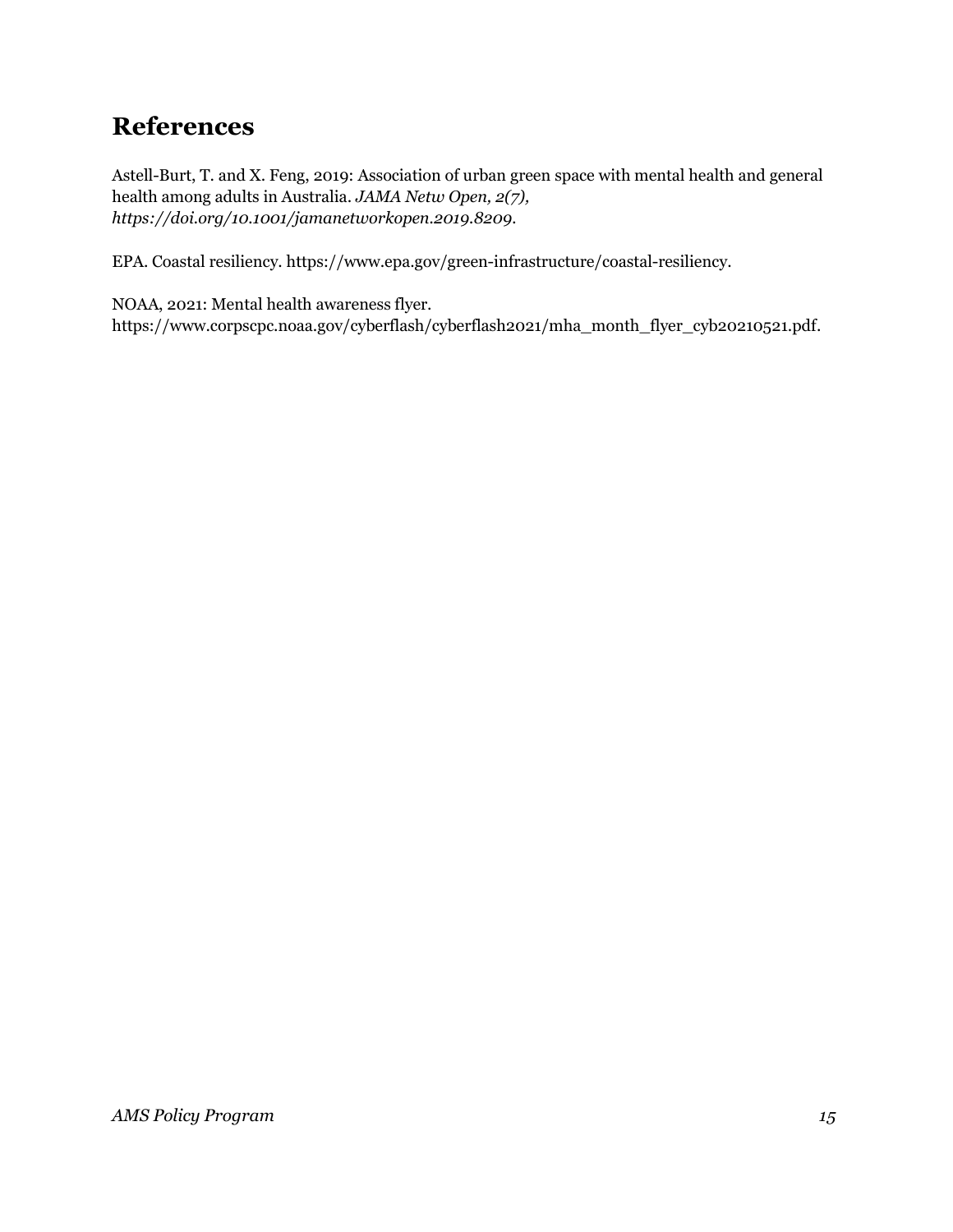## <span id="page-22-0"></span>**Appendix: Study Contributors**

List of experts who contributed to this study in alphabetical order. The listed organizations represent primary employers at the time of the interview/comment.

#### **Dillon Amaya**

Research Physical Scientist Physical Sciences Laboratory NOAA

#### **Helen Amos**

Senior Research Scientist NASA Goddard Space Flight Center Earth Science Division

#### **Karin Ardon-Dryer**

Assistant Professor, Department of Geosciences Texas Tech University

#### **Sahil Bhandari**

Postdoctoral Fellow, Institute for Resources, Environment and Sustainability University of British Columbia

#### **Ryan Calder**

Assistant Professor of Environmental Health and Policy Virginia Tech University

#### **Trisha Castranio**

Global Environmental Health Program Manager National Institute of Environmental Health Sciences

#### **Richard Clark**

Department of Earth Sciences Millersville University

#### **Susan Clayton**

Whitmore-Williams Professor of Psychology The College of Wooster

#### **Becky DePodwin**

Meteorologist, Emergency Preparedness Specialist Chair, AMS Board on Enterprise Strategic Topics

#### **P. Grady Dixon**

Dean, Werth College of Science, Technology, and Mathematics Professor of Geosciences Fort Hays State University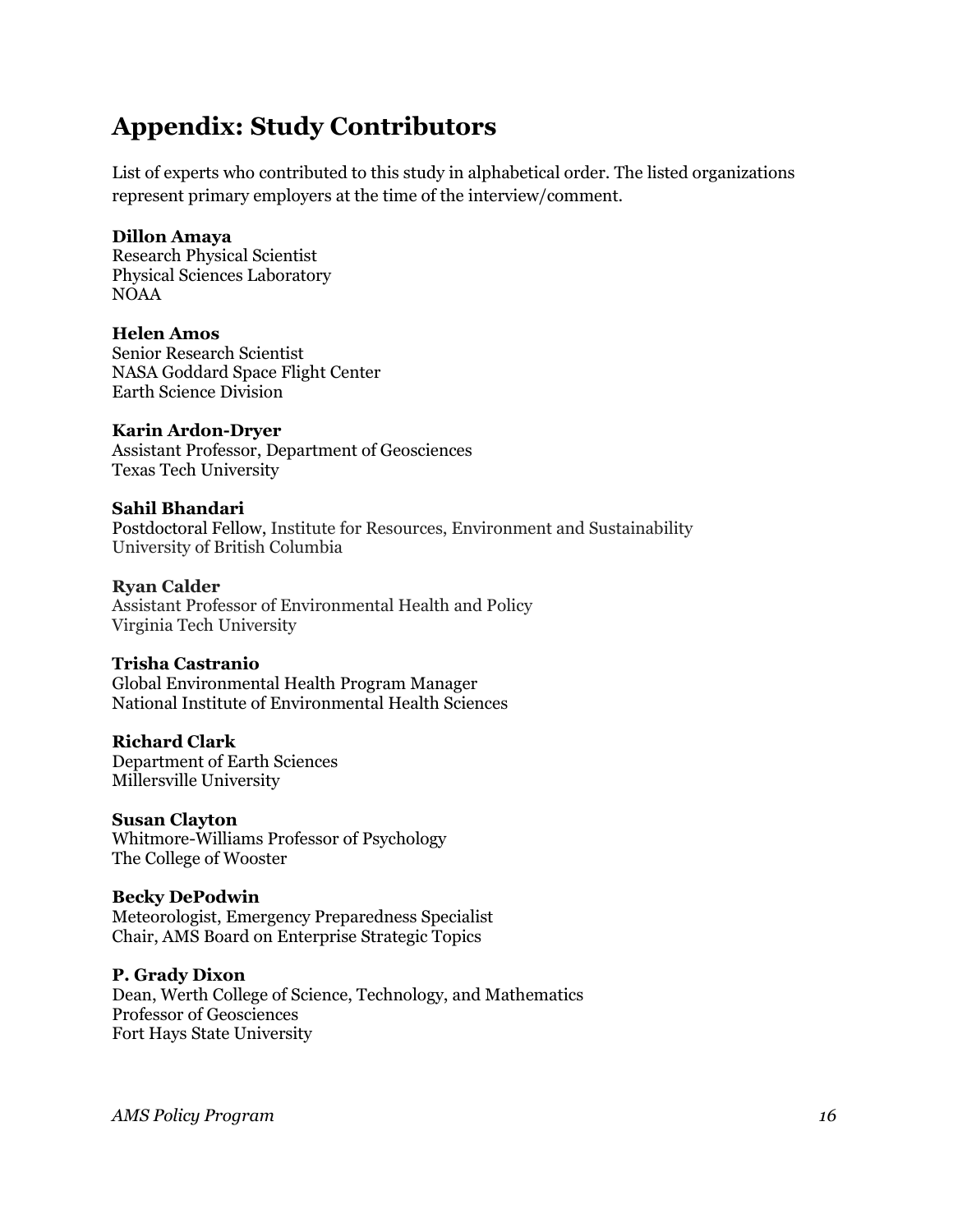**Kristie L. Ebi** Department of Global Health University of Washington

**Valarie Gardner** Chief, Behavioral Health/Wellness Officer National Weather Service

**Amanda Giang** Assistant Professor, Institute for Resources, Environment and Sustainability University of British Columbia

**Andrew J. Grundstein** Department of Geography University of Georgia

**Kristen Guirguis** Climate Atmosphere Science and Physical Oceanography Scripps Institution of Oceanography

**Mary H. Hayden** Research Professor, Lyda Hill Institute for Human Resilience University of Colorado

**Xindi Hu** Lead Data Scientist **Mathematica** 

**Hunter Jones** Climate and Health Project Manager NOAA

**Eric Klos** Founder & CEO DailyBreath, LLC

**Edward Maibach** Director, Center for Climate Change Communication Professor, Department of Communication

**Susanne Moser** Director and Principal Researcher Susanne Moser Research & Consulting

**Matthew Newman** Senior Research Scientist Physical Sciences Laboratory NOAA

George Mason University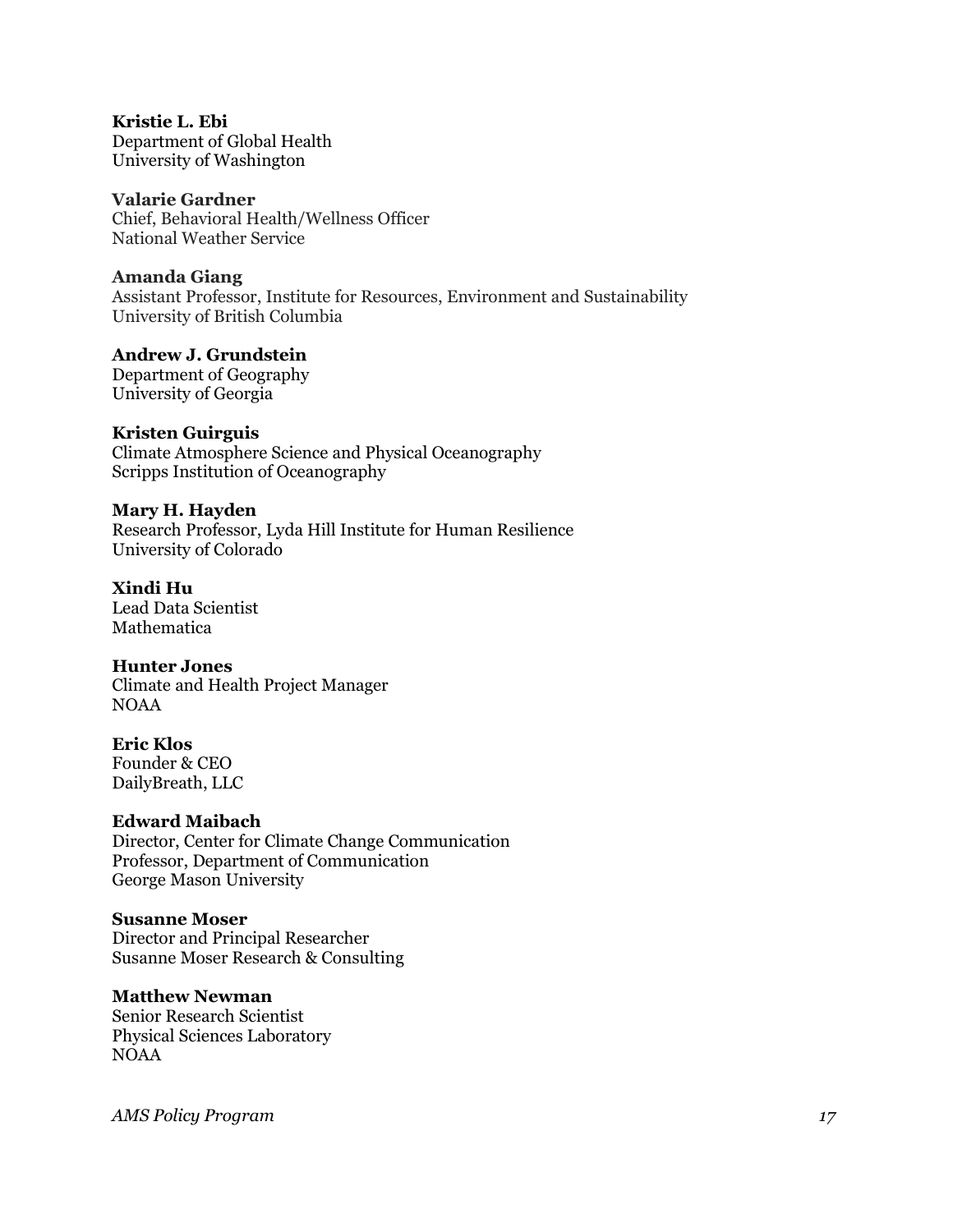#### **John Nielsen-Gammon**

Texas State Climatologist; Dir., Texas Center for Climate Studies Texas A&M University

#### **Lori Peek**

Director, Natural Hazards Center Department of Sociology University of Colorado

#### **Tim Rodgers**

Postdoctoral Fellow, Institute for Resources, Environment and Sustainability University of British Columbia

#### **Angana Roy**

Senior Program Analyst, Environmental Health National Association of County and City Health Officials

#### **Aaron Salzberg**

Director, the Water Institute University of North Carolina

#### **Jennifer Vanos**

Senior Global Futures Scientist, Global Futures Laboratory Affiliate Faculty, School of Geographical Sciences and Urban Planning School of Sustainability Arizona State University

#### **Jason B. Wright**

Senior Meteorologist National Weather Service